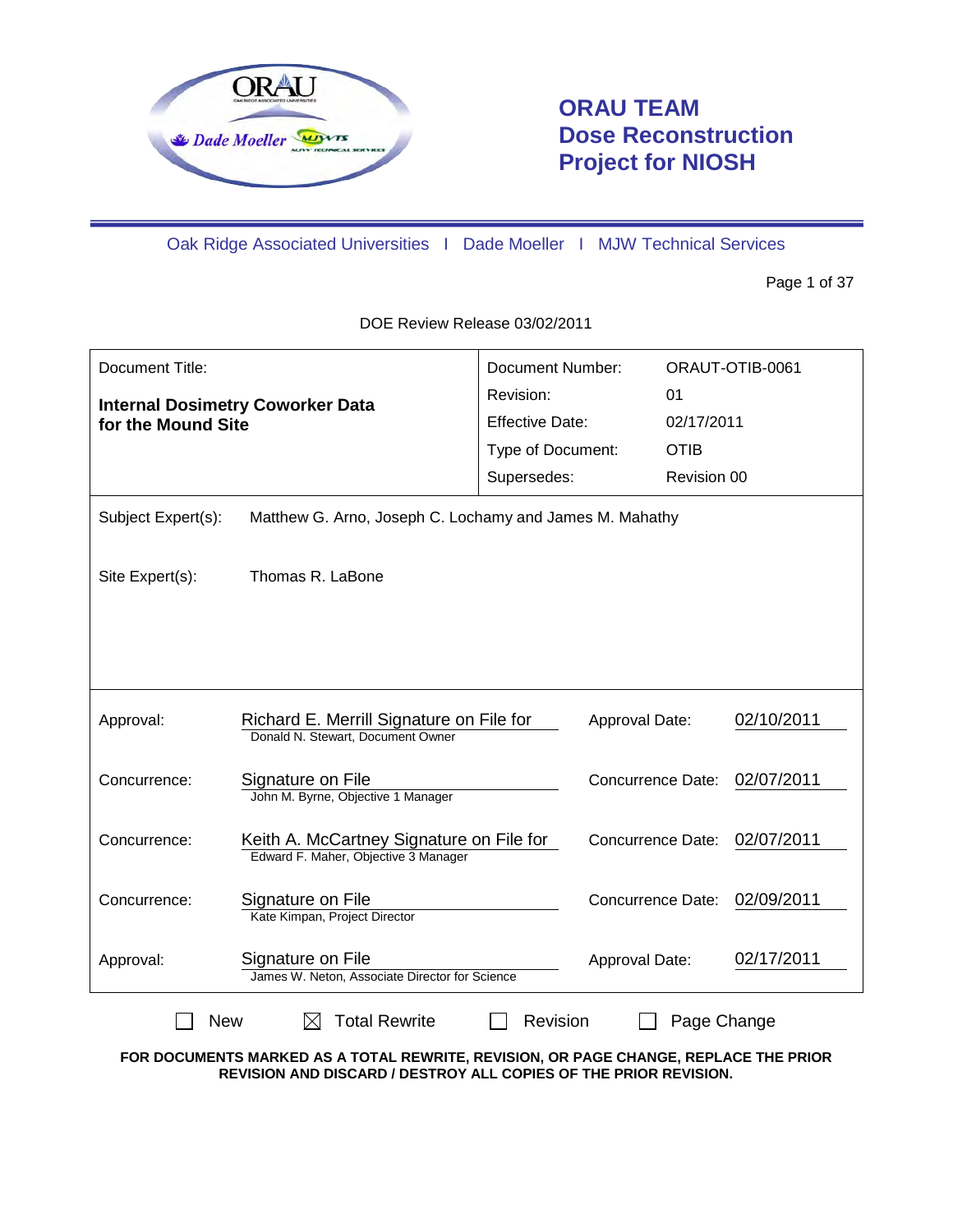| Document No. ORAUT-OTIB-0061 | Revision No. 01 | Effective Date: 02/17/2011 | Page 2 of 37 |
|------------------------------|-----------------|----------------------------|--------------|
|------------------------------|-----------------|----------------------------|--------------|

### **PUBLICATION RECORD**

| <b>EFFECTIVE</b><br><b>DATE</b> | <b>REVISION</b><br><b>NUMBER</b> | <b>DESCRIPTION</b>                                                                                                                                                                                                                                                                                                                                                                                                                                                                                     |
|---------------------------------|----------------------------------|--------------------------------------------------------------------------------------------------------------------------------------------------------------------------------------------------------------------------------------------------------------------------------------------------------------------------------------------------------------------------------------------------------------------------------------------------------------------------------------------------------|
| 06/22/2007                      | 00                               | Approved new technical information bulletin for assigning Mound<br>internal doses based on coworker bioassay data. Incorporates<br>formal internal and NIOSH review comments. There is no change to<br>the assigned dose and no PER is required. Training required: As<br>determined by the Task Manager. Initiated by Clark B. Barton.                                                                                                                                                                |
| 02/17/2011                      | 01                               | Revision to change modeling of intakes of Type S plutonium to<br>provide best-estimate intakes. Deleted previous underestimating<br>intakes and instructions for dose reconstructors to perform case-<br>specific intake modeling. Added 95th-percentile intake rates for all<br>radionuclides. Constitutes a total rewrite or the document.<br>Incorporates formal internal and NIOSH review comments. Training<br>required: As determined by the Objective Manager. Initiated by<br>Matthew G. Arno. |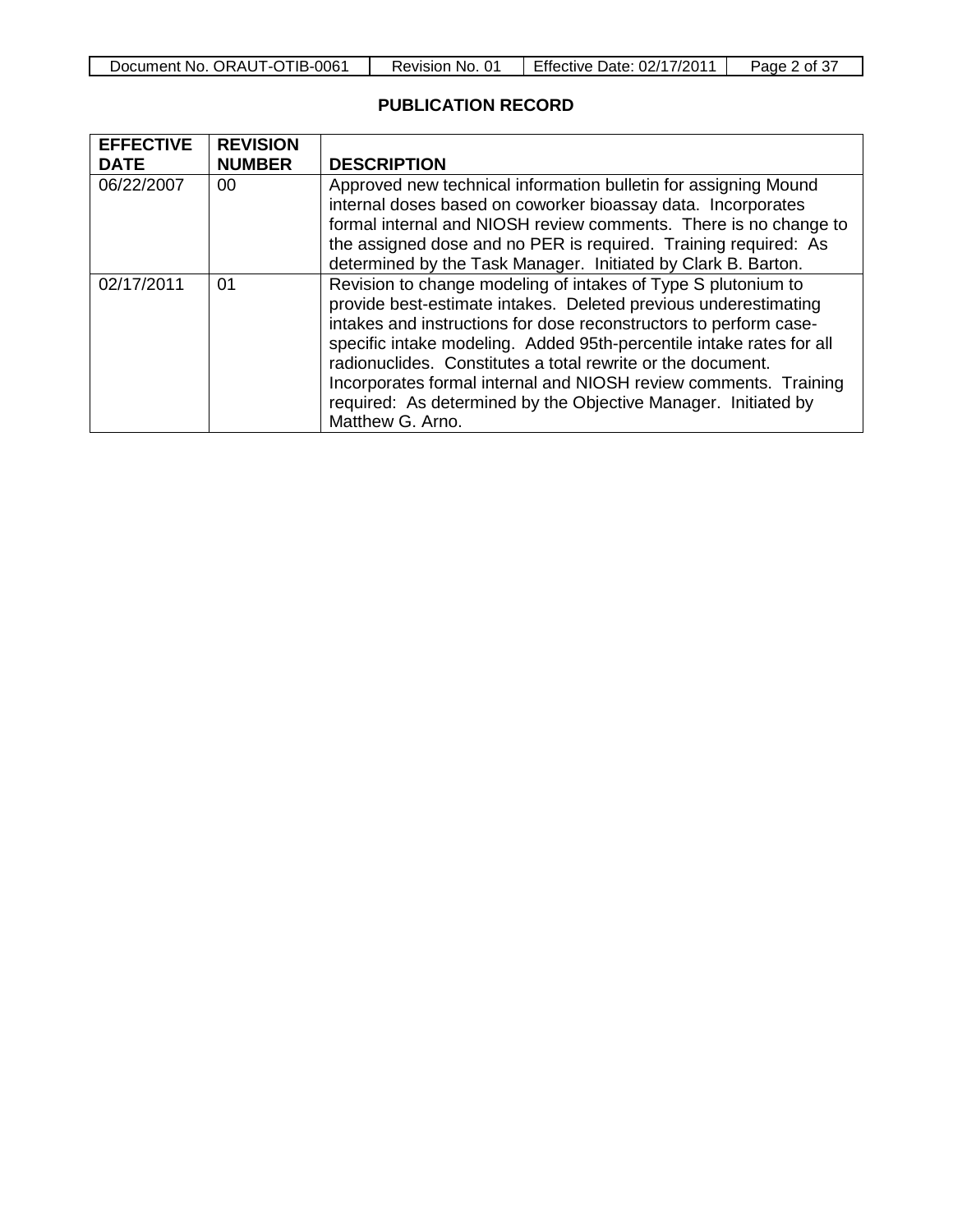| ORAUT-OTIB-0061 | No.       | Effective Date: 02/1 | ` of 3. |
|-----------------|-----------|----------------------|---------|
| Document No.    | Revision, | $17/201$ ,           | Page    |

# **TABLE OF CONTENTS**

| <b>SECTION</b> |                   | <b>TITLE</b> | <b>PAGE</b> |
|----------------|-------------------|--------------|-------------|
|                |                   |              |             |
| 1.0            |                   |              |             |
| 2.0            |                   |              |             |
| 3.0            | 3.1<br>3.2        |              |             |
| 4.0            | 4.1<br>4.2<br>4.3 |              |             |
| 5.0            | 5.1<br>5.2        |              |             |
| 6.0            |                   |              |             |
|                |                   |              |             |
|                |                   |              |             |

# **LIST OF TABLES**

# **TABLE**

# **TITLE**

## **PAGE**

| $5 - 1$ |                                                                            |  |
|---------|----------------------------------------------------------------------------|--|
| $5 - 2$ |                                                                            |  |
| $5 - 3$ |                                                                            |  |
| $A-1$   |                                                                            |  |
| $A-2$   |                                                                            |  |
| $A-3$   |                                                                            |  |
| $A - 4$ | 50th- and 84th-percentile urinary excretion rates of total plutonium, 1956 |  |
|         |                                                                            |  |
| $A-5$   |                                                                            |  |
| $A-6$   |                                                                            |  |
|         |                                                                            |  |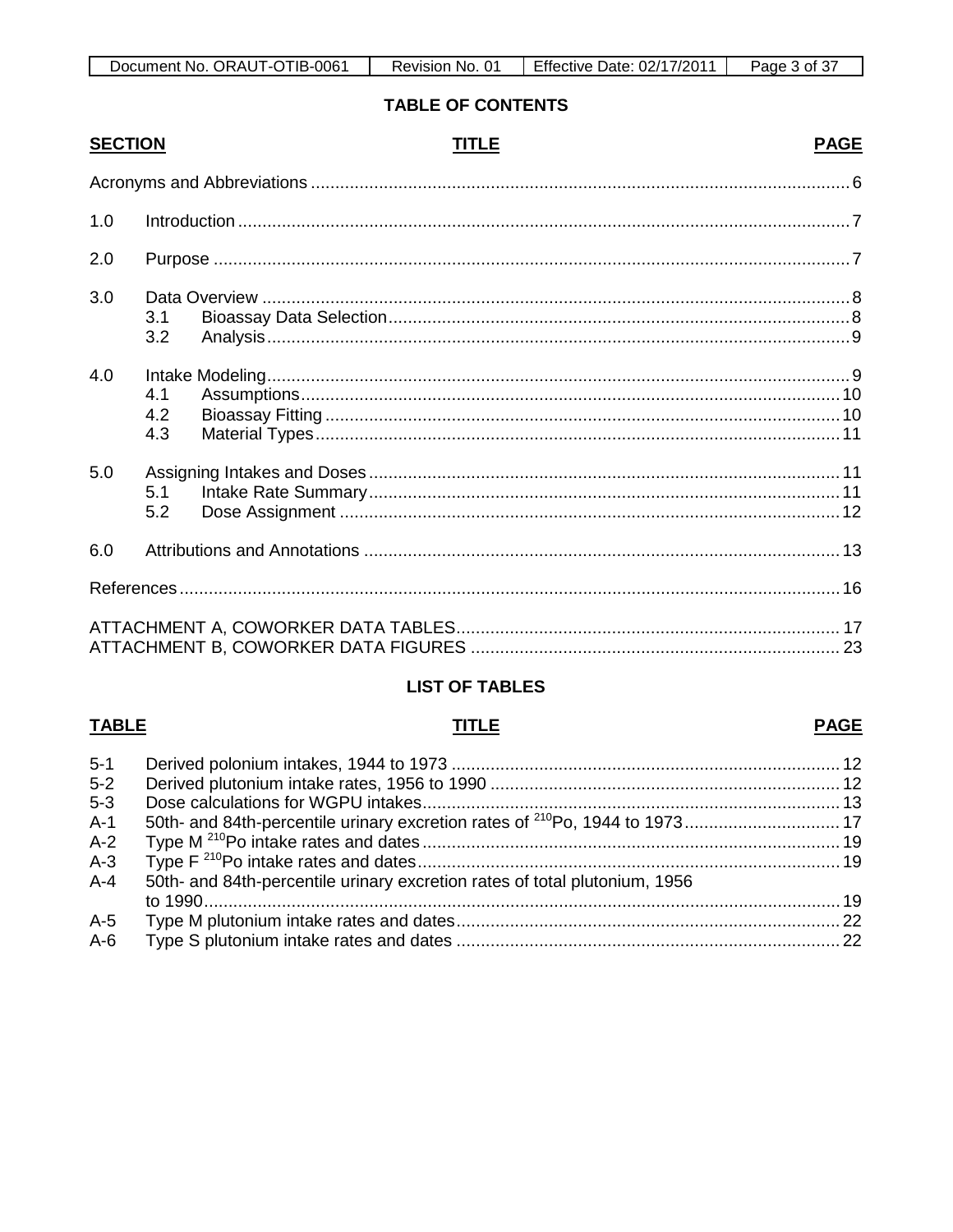| ' JT-(<br>ORAU<br>Document<br>'NO. | `ਾ।B-∟<br>0061<br>Revision | <b>Effective</b><br><b>No</b><br>◡ | 7/201<br>02/1<br>⊃ate: | Page<br>0t |
|------------------------------------|----------------------------|------------------------------------|------------------------|------------|

# **LIST OF FIGURES**

**FIGURE TITLE**

# **PAGE**

| $B-1$  | Predicted and observed 50th-percentile urinary excretion assuming   |  |
|--------|---------------------------------------------------------------------|--|
|        |                                                                     |  |
| $B-2$  | Predicted and observed 84th-percentile urinary excretion assuming   |  |
|        |                                                                     |  |
| $B-3$  | Predicted and observed 50th-percentile urinary excretion assuming   |  |
| $B-4$  |                                                                     |  |
|        | Predicted and observed 84th-percentile urinary excretion assuming   |  |
| $B-5$  | Predicted and observed 50th-percentile urinary excretion assuming   |  |
|        |                                                                     |  |
| $B-6$  | Predicted and observed 50th-percentile urinary excretion assuming   |  |
|        |                                                                     |  |
| $B-7$  | Predicted and observed 50th-percentile urinary excretion assuming   |  |
|        |                                                                     |  |
| $B-8$  | Predicted and observed 50th-percentile urinary excretion assuming   |  |
|        |                                                                     |  |
| $B-9$  | Predicted and observed 50th-percentile urinary excretion assuming   |  |
|        |                                                                     |  |
| $B-10$ | Predicted and observed 50th-percentile urinary excretion assuming   |  |
|        |                                                                     |  |
| $B-11$ | Predicted and observed 84th-percentile urinary excretion assuming   |  |
|        |                                                                     |  |
| $B-12$ | Predicted and observed 84th-percentile urinary excretion assuming   |  |
|        |                                                                     |  |
| $B-13$ | Predicted and observed 84th-percentile urinary excretion assuming   |  |
|        |                                                                     |  |
| $B-14$ | Predicted and observed 84th-percentile urinary excretion assuming   |  |
|        |                                                                     |  |
| $B-15$ | Predicted and observed 84th-percentile urinary excretion assuming   |  |
|        |                                                                     |  |
| $B-16$ | Predicted and observed 84th-percentile urinary excretion assuming   |  |
|        |                                                                     |  |
| $B-17$ | Predicted and observed 84th-percentile urinary excretion assuming   |  |
|        |                                                                     |  |
| $B-18$ | Predicted and observed 50th-percentile urinary excretion assuming a |  |
|        |                                                                     |  |
| $B-19$ | Predicted and observed 50th-percentile urinary excretion assuming a |  |
|        |                                                                     |  |
| $B-20$ | Predicted and observed 50th-percentile urinary excretion assuming a |  |
| $B-21$ |                                                                     |  |
|        | Predicted and observed 50th-percentile urinary excretion assuming a |  |
| $B-22$ | Predicted and observed 50th-percentile urinary excretion assuming a |  |
|        |                                                                     |  |
| $B-23$ | Predicted and observed 50th-percentile urinary excretion assuming a |  |
|        |                                                                     |  |
| $B-24$ | Predicted and observed 84th-percentile urinary excretion assuming a |  |
|        |                                                                     |  |
|        |                                                                     |  |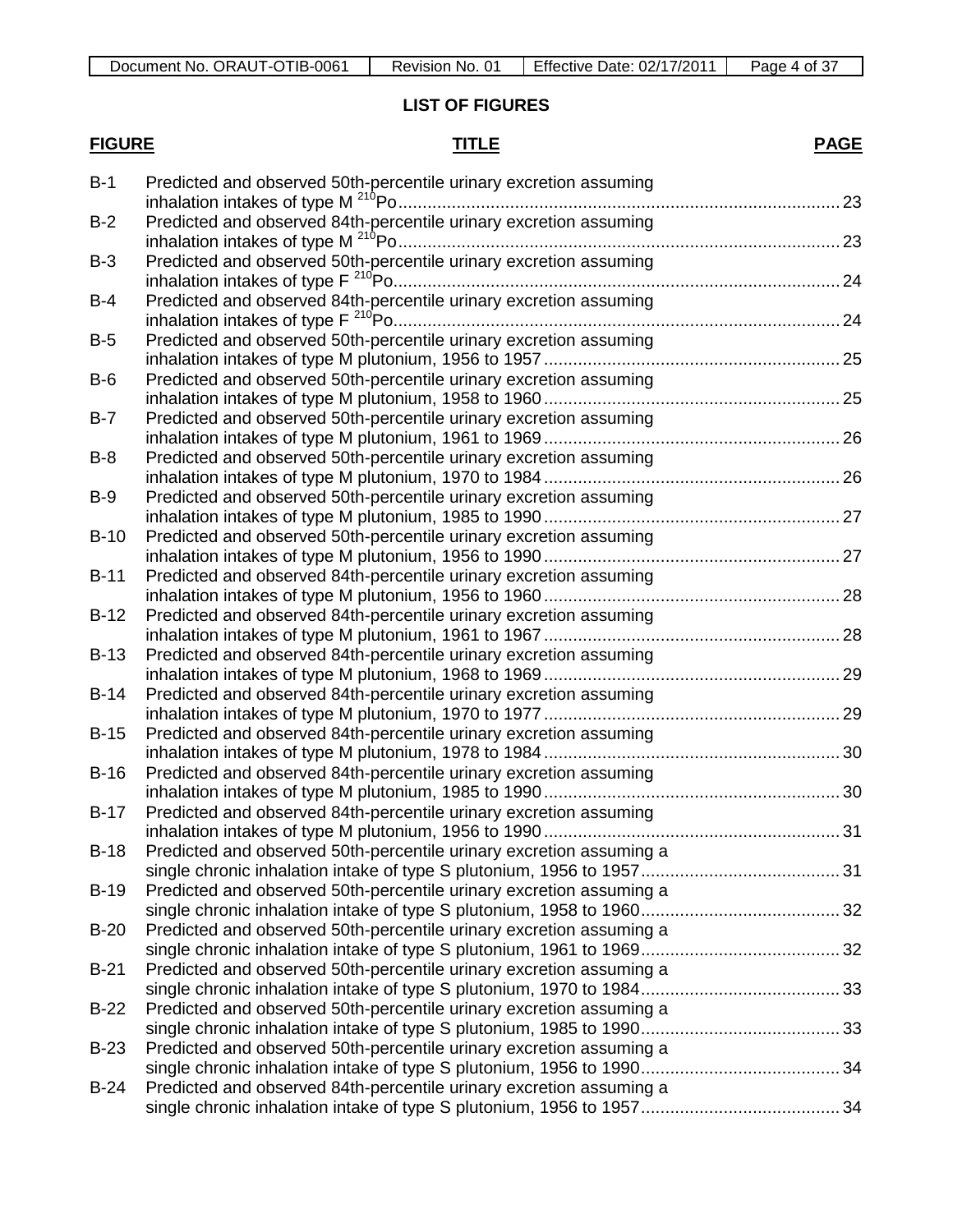| Document No. ORAUT-OTIB-0061 | ≅No.<br>Revision | Effective Date: 02/17/2011 | Page 5<br>of $31$ |
|------------------------------|------------------|----------------------------|-------------------|
|                              |                  |                            |                   |

| B-25 Predicted and observed 84th-percentile urinary excretion assuming a |  |
|--------------------------------------------------------------------------|--|
| B-26 Predicted and observed 84th-percentile urinary excretion assuming a |  |
|                                                                          |  |
| B-27 Predicted and observed 84th-percentile urinary excretion assuming a |  |
|                                                                          |  |
| B-28 Predicted and observed 84th-percentile urinary excretion assuming a |  |
|                                                                          |  |
| B-29 Predicted and observed 84th-percentile urinary excretion assuming a |  |
|                                                                          |  |
|                                                                          |  |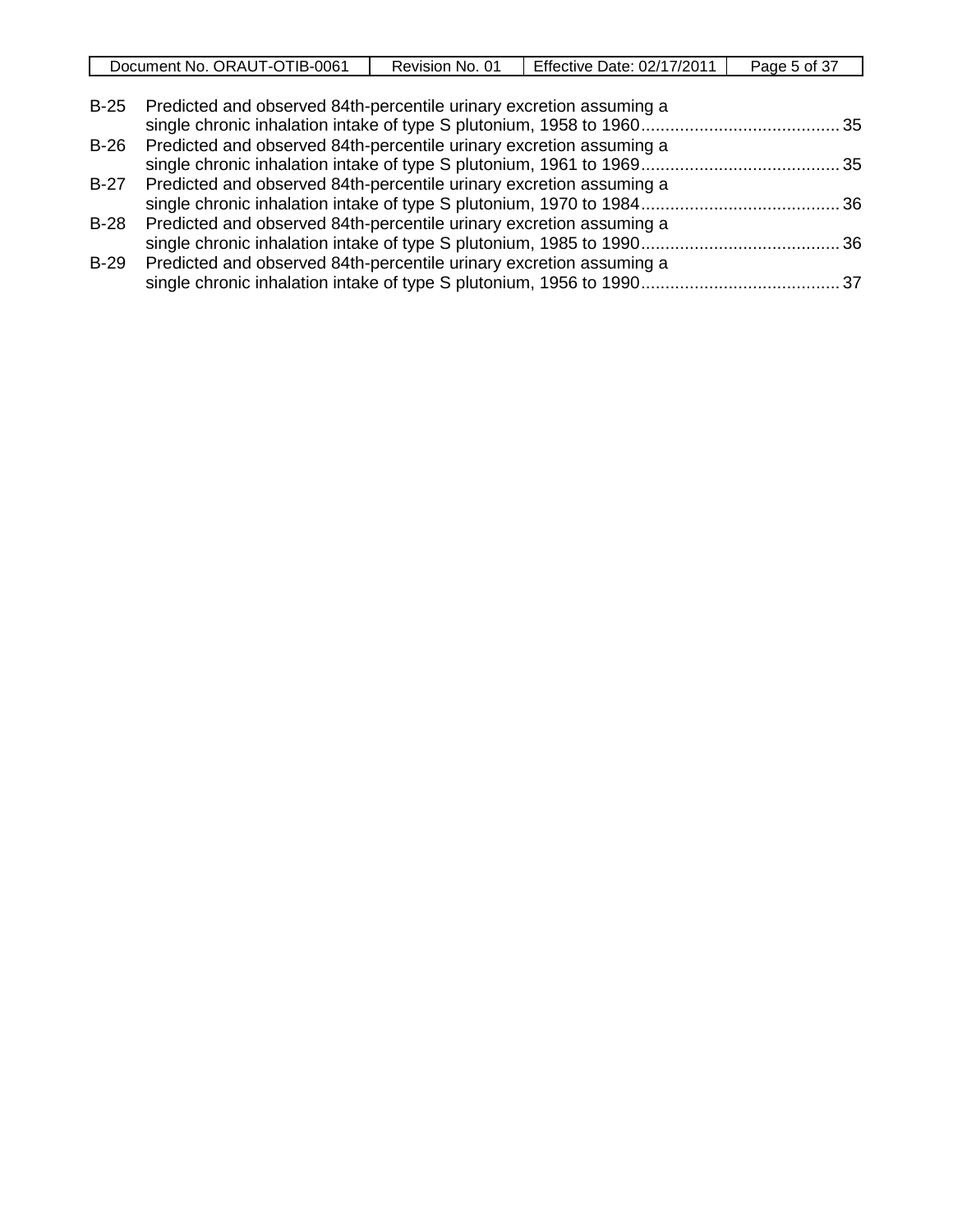# **ACRONYMS AND ABBREVIATIONS**

| <b>AMAD</b>                     | activity median aerodynamic diameter                                                        |
|---------------------------------|---------------------------------------------------------------------------------------------|
| Bq                              | becquerel                                                                                   |
| d<br><b>DOE</b><br><b>DTPA</b>  | day<br>U.S. Department of Energy<br>diethylene triamine pentaacetic acid                    |
| <b>EEOICPA</b>                  | Energy Employees Occupational Illness Compensation Program Act                              |
| <b>GSD</b>                      | geometric standard deviation                                                                |
| hr<br><b>HSPU</b>               | hour<br>heat-source plutonium                                                               |
| <b>IMBA</b><br><b>IREP</b>      | <b>Integrated Modules for Bioassay Analysis</b><br>Interactive RadioEpidemiological Program |
| m<br>mL                         | meter<br>milliliter                                                                         |
| <b>NIOSH</b>                    | National Institute for Occupational Safety and Health                                       |
| <b>ORAU</b>                     | Oak Ridge Associated Universities                                                           |
| pCi<br><b>PER</b><br><b>POC</b> | picocurie<br><b>Program Evaluation Report</b><br>probability of causation                   |
| <b>TIB</b>                      | technical information bulletin                                                              |
| <b>U.S.C.</b>                   | <b>United States Code</b>                                                                   |
| <b>WGPU</b>                     | weapons-grade plutonium                                                                     |
| μm                              | micrometer                                                                                  |
| §                               | section or sections                                                                         |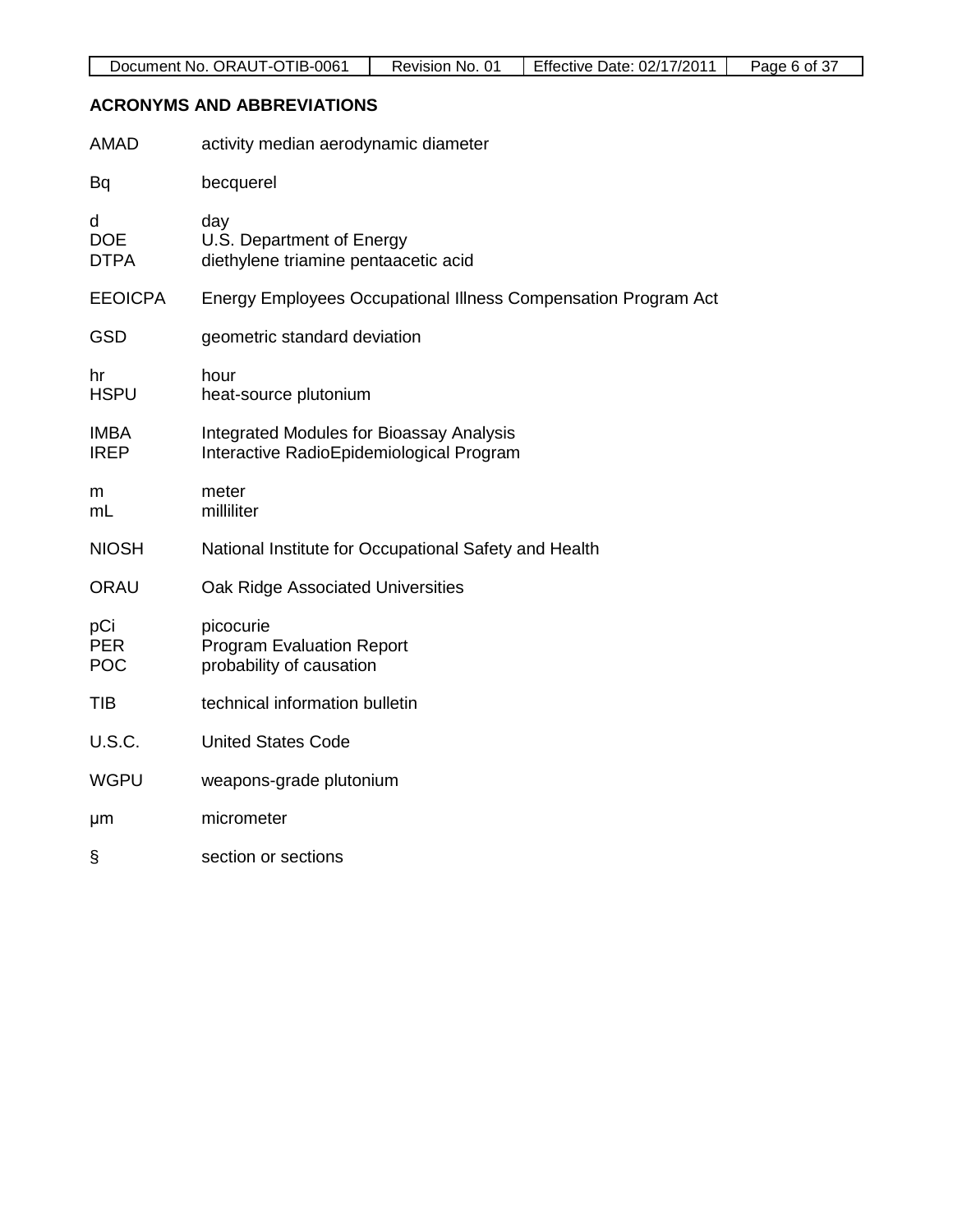| Document No. ORAUT-OTIB-0061 | Revision No. 01 | <b>Effective Date: 02/17/2011</b> | Page 7 of 37 |
|------------------------------|-----------------|-----------------------------------|--------------|
|                              |                 |                                   |              |

### 1.0 INTRODUCTION

Technical information bulletins (TIBs) are not official determinations made by the National Institute for Occupational Safety and Health (NIOSH) but are rather general working documents that provide historic background information and guidance to assist in the preparation of dose reconstructions at particular sites or categories of sites. They will be revised in the event additional relevant information is obtained about the affected site(s). TIBs may be used to assist NIOSH staff in the completion of individual dose reconstructions.

In this document, the word "facility" is used as a general term for an area, building, or group of buildings that served a specific purpose at a site. It does not necessarily connote an "atomic weapons employer facility" or a "Department of Energy (DOE) facility" as defined in the Energy Employees Occupational Illness Compensation Program Act of 2000 [42 U.S.C. § 7384l(5) and (12)].

ORAUT-OTIB-0019, *Analysis of Coworker Bioassay Data for Internal Dose Assignment* (ORAUT 2005), describes the general process that is used to analyze bioassay data for assigning doses to individuals based on coworker results. ORAUT-PLAN-0014, *Coworker Data Exposure Profile Development* (ORAUT 2004), describes the approach and processes to be used to develop reasonable exposure profiles based on available dosimetric information for workers at DOE sites.

Bioassay results were obtained through the PORECON (Polonium Reconstruction) and PURECON (Plutonium Reconstruction) databases that were created at the Mound Laboratory from logbooks and other original hard-copy records. Based on a spot check, this data set coincides well with original Mound paper records. It is appropriate for use only at Mound. The databases are representative of worker bioassay results at Mound during a substantial part of the operating history at this site.

The database results were labeled with units that varied among the radionuclides, analysis techniques, and measurement periods. These units were assembled into a common format to expedite the statistical analysis. The specific units for each radionuclide are provided in the appropriate sections of this document.

A statistical analysis of the data was performed as specified in ORAUT-OTIB-0019 (ORAUT 2005) and its implementing procedure, ORAUT-PROC-0095, *Generating Summary Statistics for Coworker Bioassay Data* (ORAUT 2006). The results were entered in the Integrated Modules for Bioassay Analysis (IMBA) computer software version 4.0.9 to obtain intake rates for assigning dose distributions.

### 2.0 PURPOSE

Some employees at DOE sites might not have been monitored for potential intakes of radioactive material. For other employees the records of such monitoring might be incomplete or unavailable. In such cases, data from monitored coworkers can be used to estimate an individual's potential intake of radioactive material and the resulting internal dose. The purpose of this TIB is to provide monitored coworker information for calculating and assigning occupational internal doses to employees at Mound whose job titles, facility assignments, and other case-specific information indicate that they have the potential for unmonitored intakes of <sup>210</sup>Po or plutonium.

Attributions and annotations, indicated by bracketed callouts, are used to identify the source, justification, or clarification of the associated information, are presented in Section 6.0.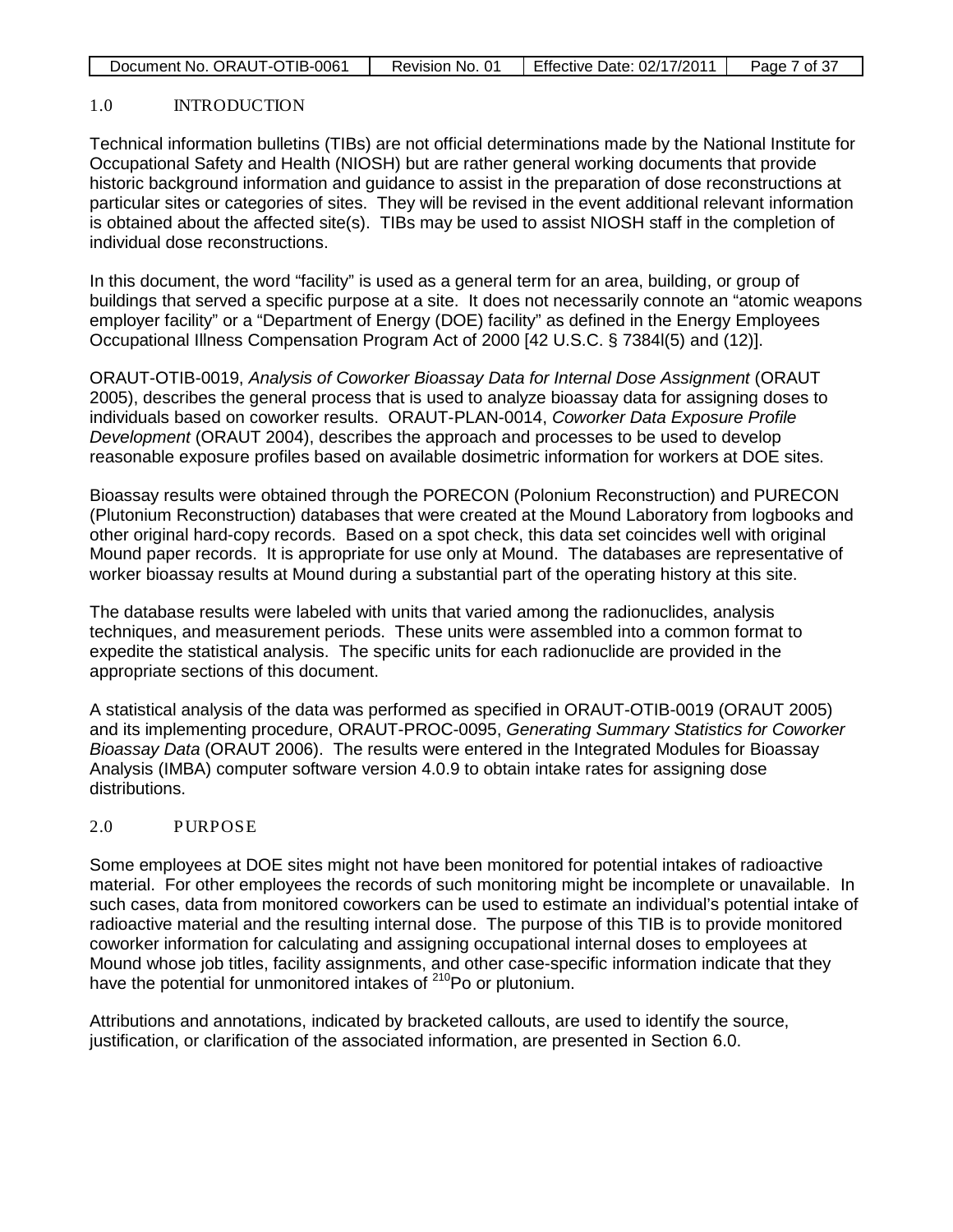| Document No. ORAUT-OTIB-0061 | Revision No. 01 | Effective Date: 02/17/2011 | Page 8 of 37 |
|------------------------------|-----------------|----------------------------|--------------|

### 3.0 DATA OVERVIEW

This section provides information on the general selection characteristics of the data and the methods of analysis. Plutonium and <sup>210</sup>Po are the radionuclides of interest, and significant numbers of monitoring records exist for them. More detailed radionuclide-specific information for these two nuclides is provided in Section 4.0.

### **3.1 BIOASSAY DATA SELECTION**

#### **3.1.1 Polonium Urinalysis Data**

The urine bioassay data were extracted from the *verified* PORECON\_FINAL\_COPY database (Mound undated a), "dbo\_SAMPLES" table, "BQ\_DAY" field. By verified, it is meant that the original PORECON database was created by Mound from information that was recorded on cards as well as from a review of the original chemistry logbooks from which the cards were created. Data entry clerks entered the data using double-entry methods. Following this task, data entry was reviewed by health physicists. Samples with PROBLEM  $FLG = "R"$  or BQ DAY = blank were not included in the statistical analysis [1]. Samples were excluded for the following reasons:

- 147 non-urine (blood, feces) samples
- 116 lost in processing
- 182 no sample submitted (vacation, illness, etc.)
- 1595 insufficient volume
- 1685 duplicates or recounts
- 162 rejected because they were submitted too late
- 36 contaminated samples
- 79 marked as "beta counts"
- 56 with no result and blank or cryptic comment

#### **3.1.2 Plutonium Urinalysis Data**

Urine bioassay data (SAMPLE  $TYPE = U$ ) and the analysis date (Date = SAMPLE DATE) were extracted from the PURECON table of the *verified* PURECON\_MERGED database (Mound undated b). By verified, it is meant that the original PURECON database used for this analysis was created by Mound from logbooks and other original hard-copy records. Results with any of the following identifiers were excluded: PROBLEM\_FLG = nonblank, DTPA = nonblank, LNAME = QC, or Result field (PICOC\_PU238 or PICOC\_PU239) = blank. There was a comment field for each result and, in most cases with a PROBLEM\_FLG = nonblank, the comment indicated the reason for the flag. These included samples with low recovery, no tracer added, samples lost in process, insufficient volume for analysis, samples with no result, samples following diethylene triamine pentaacetic acid (DTPA) administration (chelation therapy), and samples that were analyzed for nuclides other than plutonium. There were 1,413 of 58,893 results marked with a problem flag. For the first quarter of 1983, 26 sample results were excluded because the comment field indicated that <sup>239</sup>Pu was added to the sample [2]. Samples were excluded for the following reasons:

- 57 were not analyzed for Pu (Ra, Cm, Th)
- 70 QC samples
- 2307 DTPA (265 of which had a problem flag)
- 140 contaminated
- 453 lost in processing (sample spilled, tracer not added, low recovery)
- 10 insufficient volume
- 46 no result, no clear reason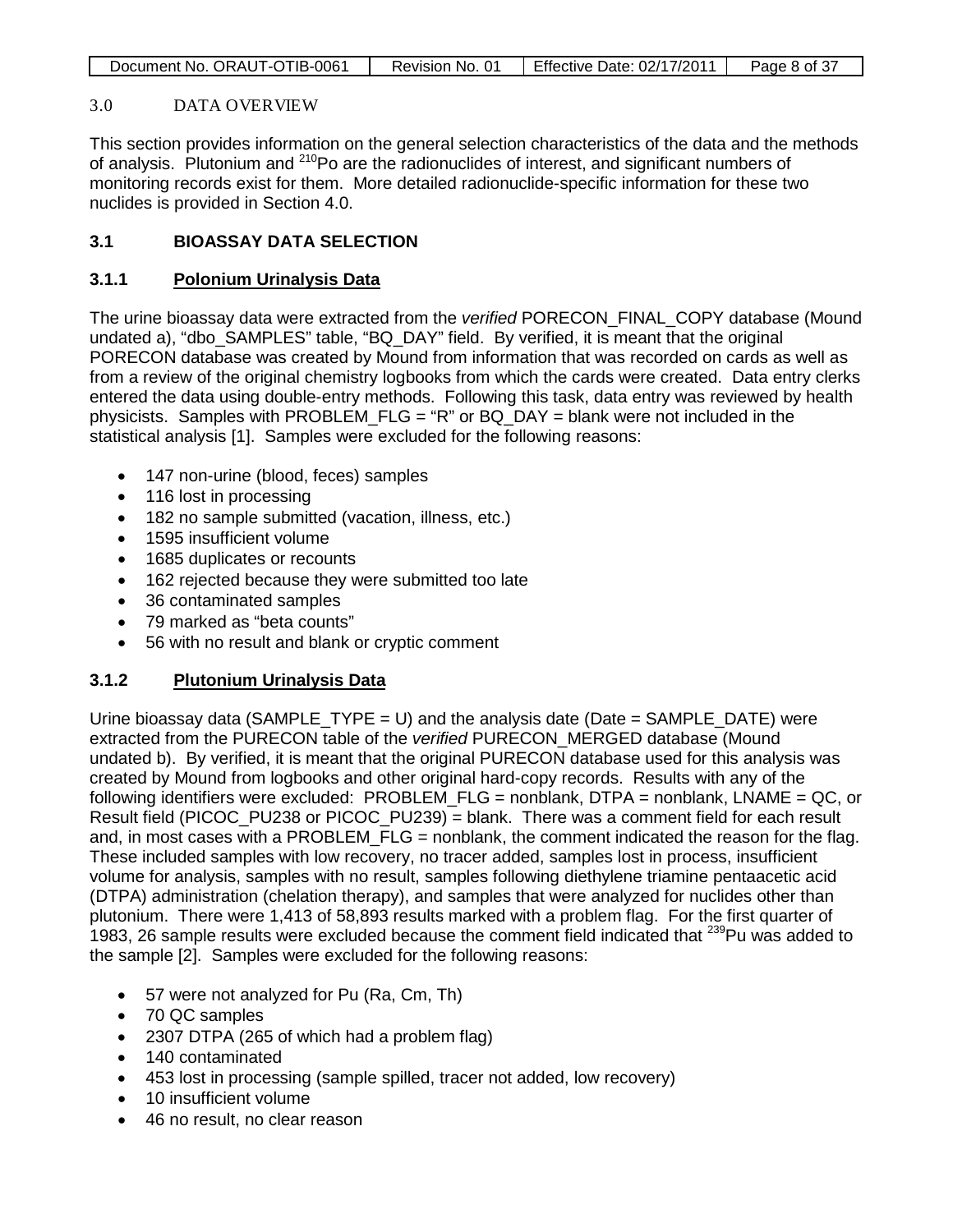137 with blank or cryptic comment

### **3.2 ANALYSIS**

#### **3.2.1 Polonium Bioassay Analysis**

Data were analyzed by calendar quarter from July 1944 through the end of 1970 and by year from 1971 through part of 1973. The results of samples that were reported in 1940 and 1941 were not used because the site was not yet operational. Spot samples were collected for analysis; 50- or 100 mL aliquots were analyzed, and the results were typically reported in units of counts per minute or disintegrations per minute. Values in the "BQ\_DAY" field originally had been calculated and entered into the database assuming a counting efficiency of 50% and a chemical recovery of 85%. They were normalized to a 24-hour sample assuming an excretion rate of 1,400 mL/d. Before the statistical analysis was run, the results from 1944 through 1963 were multiplied by a factor of 8.5 in accordance with the guidance in ORAUT-TKBS-0016-6, *Technical Basis Document for the Mound Site – Occupational Internal Dosimetry* (ORAUT 2010), which specifies a recovery efficiency of 10% (instead of 85%) for this timeframe. A factor of 1.35 was applied to results from 1964 through 1973, again according to ORAUT-TKBS-0016-6, which specifies a recovery efficiency of 63% (instead of 85%) for this timeframe.

A lognormal distribution was assumed for the urinary excretion data, and the 50th- and 84th-percentile excretion rates were calculated using the method ORAUT-PROC-0095 prescribes (ORAUT 2006). These excretion rates are given in Tables A-1 and A-2. Bioassay data that was collected over a specified period were analyzed to determine the 50th- and 84th-percentile excretion rates for that period. The effective bioassay dates are the midpoints of the periods, and they were used with IMBA to calculate the intake rates.

#### **3.2.2 Plutonium Bioassay Analysis**

Data were analyzed by year from 1956 through the end of 1961 and by calendar quarter from 1962 through 1990. The results from 1954 through 1960 were multiplied by a factor of 8.5, as specified in ORAUT-TKBS-0016-5 (ORAUT 2010). Analyses before June 1, 1981, which measured total plutonium alpha, were reported in the "PICOC\_PU238" field, whereas later results, which were isotopic plutonium, were reported in the fields "PICOC\_PU238" and "PICOC\_PU239." The <sup>238</sup>Pu and <sup>239/240</sup>Pu results for each sample that was analyzed after June 1, 1981, were summed to create a total plutonium result for these samples. Most plutonium samples were 24-hour samples. Samples with no volume listed or more than 1000 mL were assumed to be 24-hour samples. Samples with volumes less than 1000 mL were normalized to a 24-hour sample assuming an excretion rate of 1,400 mL/d.

A lognormal distribution was assumed for the urinary excretion data, and the 50th- and 84th-percentile excretion rates were calculated using the method in ORAUT-PROC-0095 (ORAUT 2006). These excretion rates are given in Tables A-5 and A-6. Bioassay data that was collected over a specified period were analyzed to determine the 50th- and 84th-percentile excretion rates for that period. The effective bioassay dates are the midpoints of the periods and they are to be used in IMBA to calculate the intake rates.

### 4.0 INTAKE MODELING

This section discusses intake modeling assumptions, fitting, and materials (polonium and plutonium).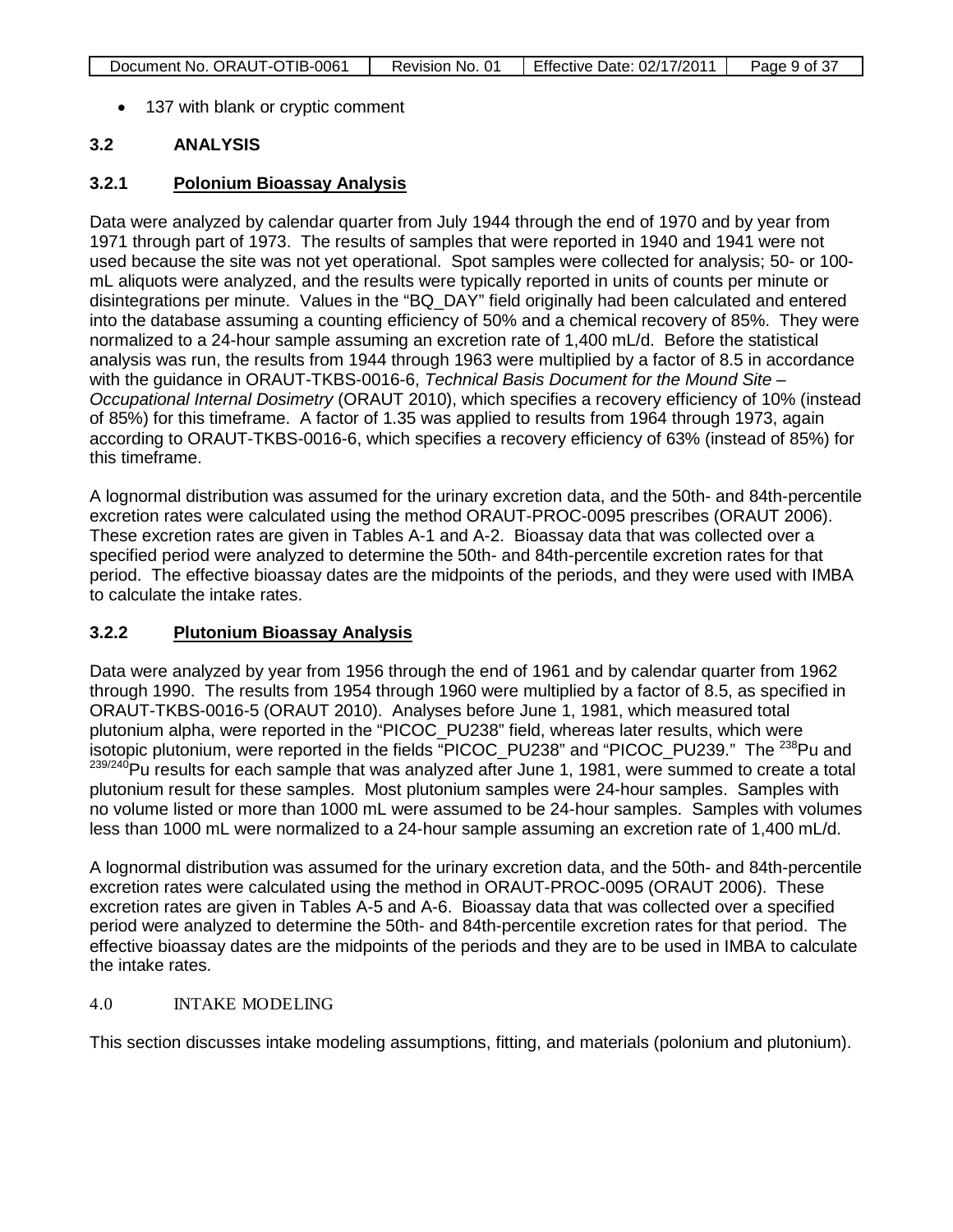| Document No. ORAUT-OTIB-0061 | Revision No. 01 | Effective Date: $02/17/2011$ | Page 10 of 37 |
|------------------------------|-----------------|------------------------------|---------------|
|                              |                 |                              |               |

### **4.1 ASSUMPTIONS**

#### **4.1.1 Polonium Assumptions**

Each urinary excretion rate used in the intake calculations was assumed to be normally distributed. A uniform absolute error of 1 was applied to all results, which thus assigned the same weight to each result [4]. IMBA requires results in units of activity per day; therefore, all urinalysis results were normalized, as needed, to 24-hour samples using 1,400 mL, which is the volume of urine that is excreted by Reference Man in a 24-hour period [3].

The excretion data were modeled with IMBA for multiple chronic intakes of type F or type M  $^{210}$ Po. Examination of excretion results for polonium indicated that relatively chronic exposures appear to have been likely at the start of the polonium program. Therefore, a chronic exposure pattern was assumed throughout the program because it also approximates a series of acute intakes with unknown intake dates. Intakes were assumed to be via inhalation with a default breathing rate of 1.2  $\text{m}^3$ /hr and a 5-µm activity median aerodynamic diameter (AMAD) particle size distribution [4].

#### **4.1.2 Plutonium Assumptions**

All urinary excretion rates were modeled as normally distributed 24-hr urine samples having a uniform absolute error of 1, which thus assigned the same weight to each urinary excretion rate. The excretion data were modeled with IMBA for multiple chronic intakes of type M and type S plutonium. Although it is unlikely that workers at Mound were chronically exposed to plutonium, this approach approximates a series of acute intakes with unknown intake dates. Intakes were assumed to be via inhalation with a default breathing rate of 1.2 m<sup>3</sup>/hr and a 5-µm AMAD particle size distribution [5].

### **4.2 BIOASSAY FITTING**

#### **4.2.1 Polonium Fitting**

The excretion data were modeled with IMBA for multiple chronic intakes of type F or type M  $^{210}$ Po. Polonium data from 1944 through 1973 were fit as a series of chronic intakes.

The intake assumptions were based on patterns that were observed in the bioassay data. Periods with constant chronic intake rates were chosen by selecting periods during which the bioassay results were similar. A new chronic intake period was started if the data indicated a significant sustained change in the bioassay results. By this method, the period from 1944 through 1973 was divided into several chronic intake periods [6].

#### **4.2.2 Plutonium Fitting**

The excretion data were modeled with IMBA for multiple chronic intakes of type M and type S plutonium. Plutonium data from 1956 through 1990 were fit as a series of chronic intakes.

The intake assumptions were based on patterns that were observed in the bioassay data. Periods with constant chronic intake rates were chosen by selecting periods during which the bioassay results were similar. A new chronic intake period was started if the data indicated a significant sustained change in the bioassay results. By this method, the period from 1956 through 1990 was divided into several chronic intake periods [7].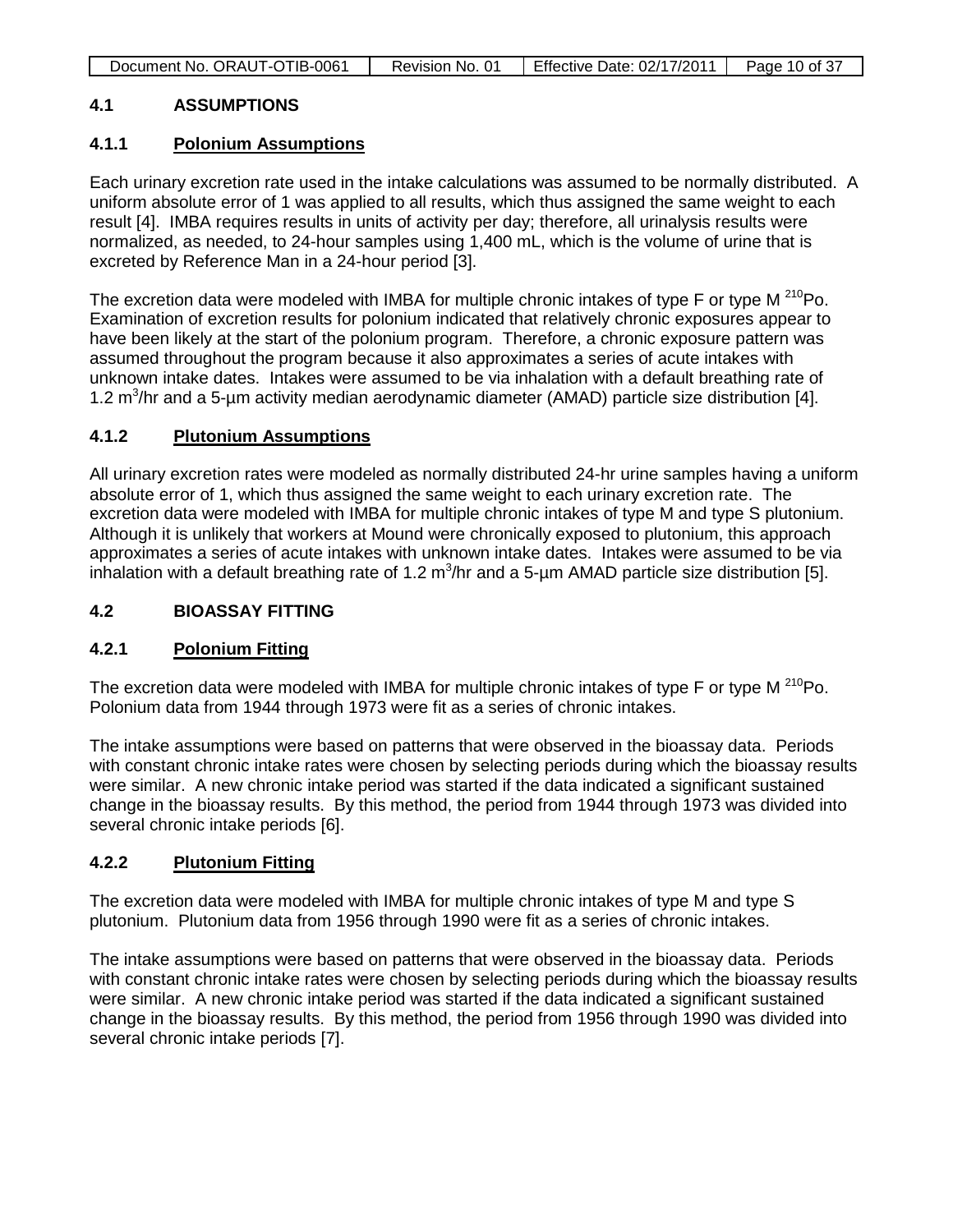| Document No. ORAUT-OTIB-0061 | Revision No. 01 | Effective Date: 02/17/2011 | Page 11 of 37 |
|------------------------------|-----------------|----------------------------|---------------|

### **4.3 MATERIAL TYPES**

ORAUT-TKBS-0016-6 discusses Mound internal dosimetry data and includes guidance for the appropriate use of that information (ORAUT 2010). According to that document, workers at Mound had the potential to receive intakes of polonium and plutonium.

#### **4.3.1 Polonium**

Excretion data for the 50th- and 84th-percentile values of <sup>210</sup>Po for 1944 through 1973 are shown in Table A-1. Note that the third quarter of 1970 was omitted because of poor statistics [8]. The solid lines in Figures B-1 and B-2 show the individual fits to the 50th- and 84th-percentile excretion rates, respectively, for type M<sup>210</sup>Po material. The solid lines in Figures B-3 and B-4 show the individual fits to the 50th- and 84th-percentile excretion rates, respectively, for type  $F^{210}Po$  material [9].

#### **4.3.2 Plutonium**

Because plutonium of either type S or type M has a very long half-life and the material is retained in the body for long periods, excretion results are not independent. For example, an intake in the early 1950s could contribute to urinary excretion in the 1980s and later. To avoid potential underestimation of intakes for people who worked for relatively short periods, each intake period was fit independently using only the bioassay results from that intake period. For a particular dose reconstruction, this fitting method will result in a best estimate of dose if the person worked in only one period and a potential overestimate if an individual worked in multiple periods [10].

Plutonium urinalysis results were analyzed with IMBA using types M and S materials to derive intake rates for 1956 to 1990 [11].

**Plutonium type M:** The solid lines in Figures B-5 to B-10 show the individual fits to the 50thpercentile excretion rates for type M materials. The solid lines in Figures B-11 to B-17 show the individual fits to the 84th-percentile excretion rates for type M materials. The same intake periods were not applied for both percentiles because the values followed different patterns [12].

**Plutonium type S:** The solid lines in Figures B-18 to B-23 show the individual fits to the 50thpercentile excretion rates for type S materials. The solid lines in Figures B-24 to B-29 show the individual fits to the 84th-percentile excretion rates for type S materials [13].

Table A-4 provides the bioassay data that were used for the intake modeling [14].

### 5.0 ASSIGNING INTAKES AND DOSES

This section describes the derived intake rates and provides guidance for assigning doses.

### **5.1 INTAKE RATE SUMMARY**

#### **5.1.1 Polonium**

Five intake periods were fit to the derived 50th- and 84th-percentile polonium excretion data. Because many of the geometric standard deviations (GSDs) were relatively similar, they were combined and the largest value in a given timeframe was assigned for simplicity [15].

The intake rates, GSDs, and periods in which they are applicable are given in Table A-2 for type M <sup>210</sup>Po and Table A-3 for type F<sup>210</sup>Po. In most cases, doses for individuals who were potentially exposed routinely should be calculated from the 50th-percentile intake rates by assuming the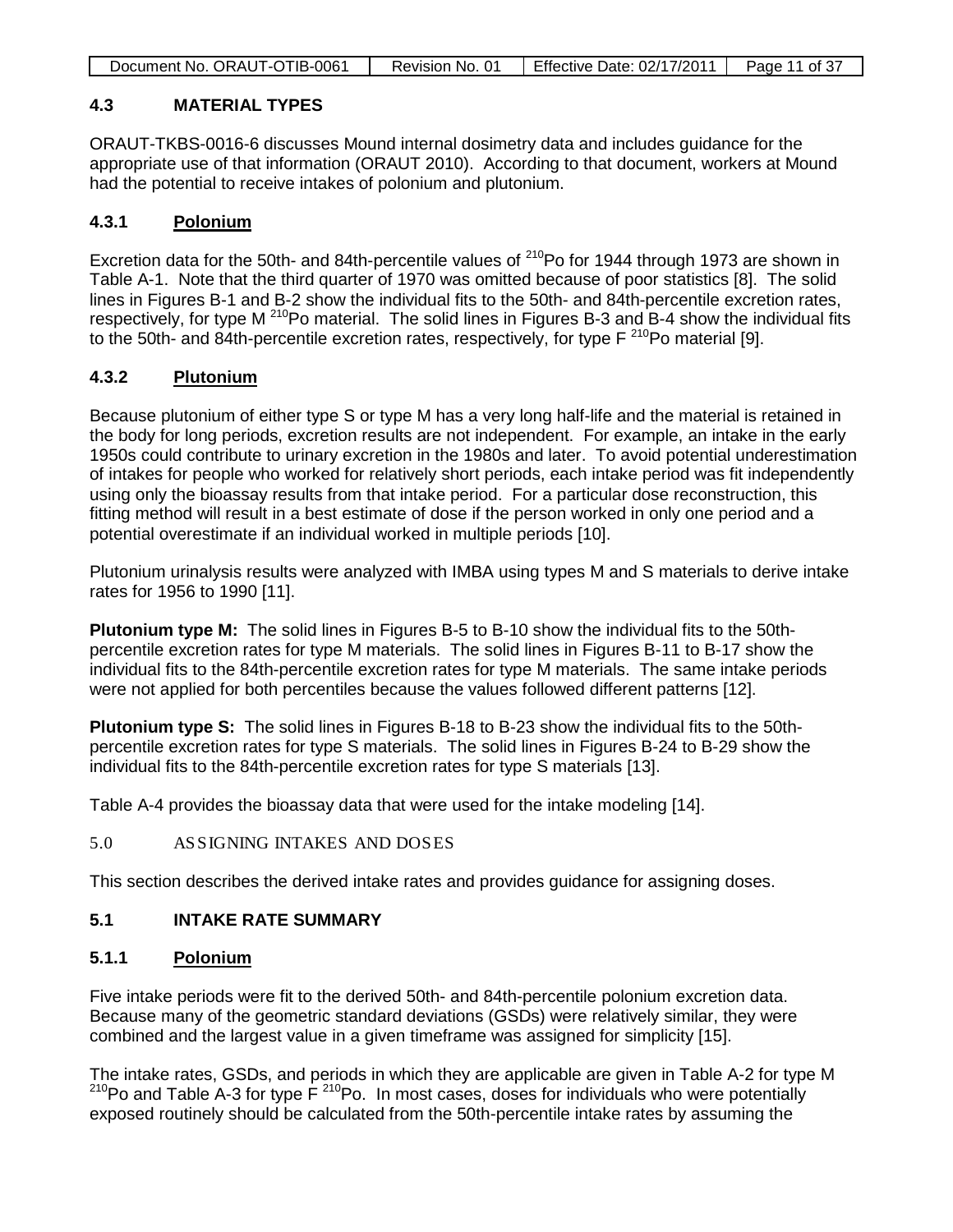| Document No. ORAUT-OTIB-0061 | Revision No. 01 | Effective Date: 02/17/2011 | Page 12 of 37 |
|------------------------------|-----------------|----------------------------|---------------|
|                              |                 |                            |               |

solubility type that results in the largest probability of causation  $(POC)^1$  $(POC)^1$ . Table 5-1 summarizes the derived polonium intake rates that produced the data-fitting results in Attachment B. Note that the results in Table 5-1 are in becquerels per day, because the original data were recorded as such [16]. If picocuries per day are preferred, divide the Table 5-1 values by 0.037.

|                 | <b>Type F material</b> |            |                 | <b>Type M material</b> |            |                 |
|-----------------|------------------------|------------|-----------------|------------------------|------------|-----------------|
|                 | 50th percentile        |            | 95th percentile | 50th percentile        |            | 95th percentile |
| <b>Period</b>   | (Bq/d)                 | <b>GSD</b> | (Bq/d)          | (Bq/d)                 | <b>GSD</b> | (Bq/d)          |
| 07/1944-03/1946 | 1,189.5                | 3.89       | 11,113          | 4,097.6                | 3.9        | 38,444          |
| 04/1946-03/1949 | 254.96                 | 5.56       | 4,287           | 800.19                 | 5.8        | 14,422          |
| 04/1949-03/1960 | 12.192                 | 7.99       | 372             | 39.851                 | 8.0        | 1,219           |
| 04/1960-03/1965 | 2.0696                 | 6.70       | 47.3            | 5.7883                 | 6.2        | 116             |
| 04/1965-12/1973 | 0.10303                | 8.88       | 3.74            | 0.34853                | 8.8        | 12.5            |

Table 5-1. Derived polonium intakes, 1944 to 1973.

#### **5.1.2 Plutonium**

Seven intake periods were fit to the derived 50th- and 84th-percentile plutonium excretion data for type M material. Five intake periods were fit to the derived 50th- and 84th-percentile plutonium excretion data for type S material. If the GSD was less than 3, the value was set to 3 to account for biological variation when determining dose [17].

The intake rates, GSDs, and applicable periods are given in Table A-5 for type M plutonium and Table A-6 for type S plutonium. In most cases, doses for individuals who were potentially exposed routinely should be calculated from the 50th-percentile intake rates by assuming the solubility type that results in the largest POC. Table 5-2 summarizes the derived plutonium intake rates that produced the data-fitting results in Attachment B. Note that the results in Table 5-2 are in picocuries per day, because the original data were recorded as such [18]. If becquerels per day are preferred, multiply the Table 5-2 values by 0.037.

|                        | 50th percentile |                        | 95th percentile |  |  |  |
|------------------------|-----------------|------------------------|-----------------|--|--|--|
| <b>Period</b>          | (pCi/d)         | <b>GSD</b>             | (pCi/d)         |  |  |  |
| <b>Type M material</b> |                 |                        |                 |  |  |  |
| 1956-1957              | 750.98          | 3.00 <sup>a</sup>      | 4,576           |  |  |  |
| 1958-1960              | 436.49          | 3.00 <sup>a</sup>      | 2,659           |  |  |  |
| 1961-1967              | 12.141          | 5.42                   | 196             |  |  |  |
| 1968-1969              | 12.141          | 11.69                  | 693             |  |  |  |
| 1970-1977              | 2.2361          | 9.14                   | 85.2            |  |  |  |
| 1978-1984              | 2.2361          | 5.82                   | 40.5            |  |  |  |
| 1985-1990              | 0.59706         | 8.16                   | 18.9            |  |  |  |
|                        |                 | <b>Type S material</b> |                 |  |  |  |
| 1956-1957              | 27,150          | 3.00 <sup>a</sup>      | 165,437         |  |  |  |
| 1958-1960              | 12,880          | 4.11                   | 131,730         |  |  |  |
| 1961-1969              | 209.9           | 5.12                   | 3,081           |  |  |  |
| 1970-1984              | 31.31           | 5.12                   | 460             |  |  |  |
| 1985-1990              | 11.66           | 8.26                   | 376             |  |  |  |

Table 5-2. Derived plutonium intake rates, 1956 to 1990.

a. Actual GSD <3. Adjusted to 3 for dose calculations.

### **5.2 DOSE ASSIGNMENT**

For most cases, individual doses are calculated from the 50th-percentile intake rates. Dose reconstructors should select the material type that is the most favorable to claimants.

<span id="page-11-0"></span> $\mathbf 1$ The U.S. Department of Labor is responsible under EEOICPA for determining the POC.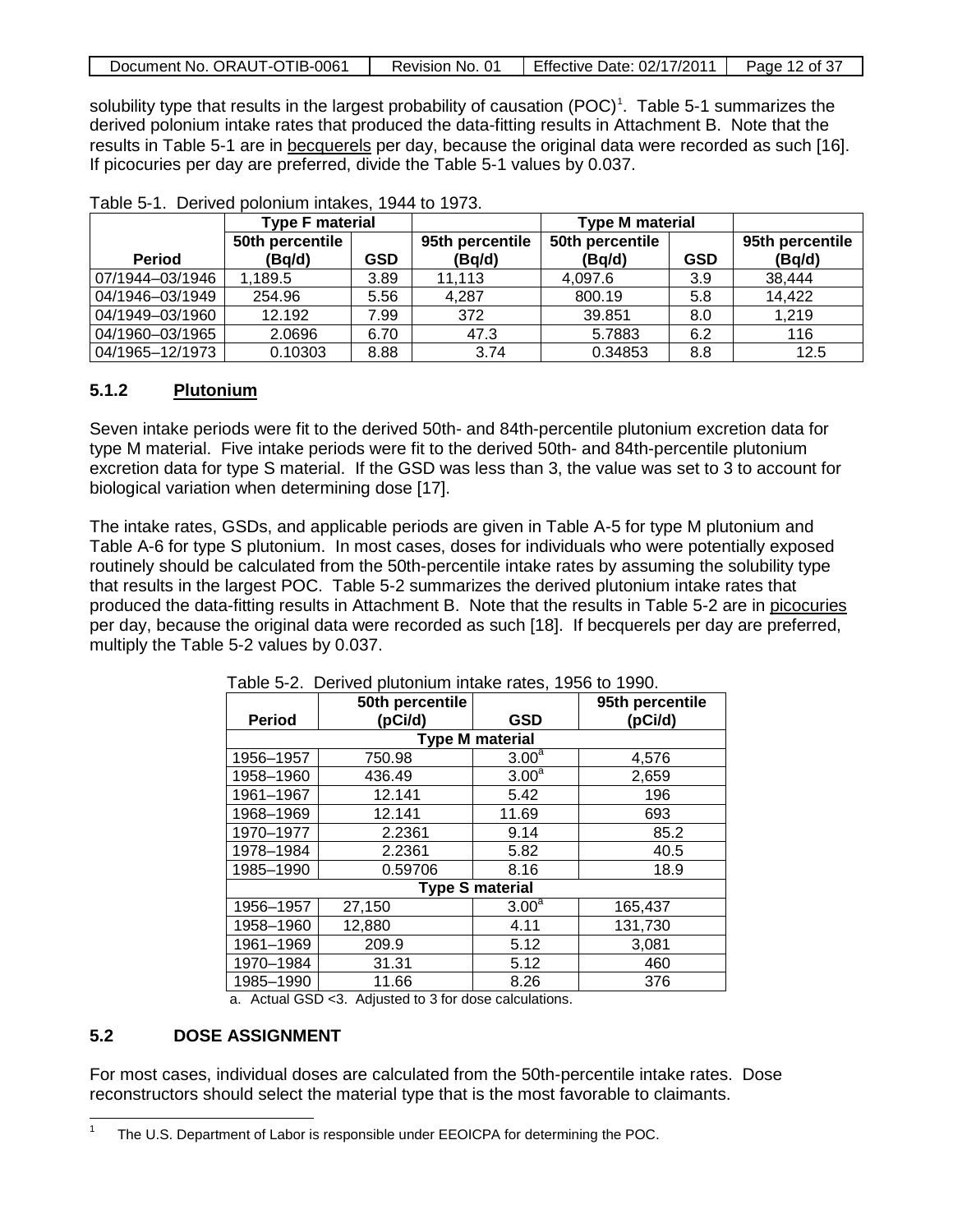| Document No. ORAUT-OTIB-0061 | Revision No. 01 | Effective Date: 02/17/2011   Page 13 of 37 |  |
|------------------------------|-----------------|--------------------------------------------|--|

The lognormal distribution is selected in the Interactive RadioEpidemiology Program (IREP), with the calculated dose entered as Parameter 1 and the associated GSD as Parameter 2. The GSD is associated with the intake, so it is applied to all annual doses that are determined from the intake period.

There are situations when the 95th percentile of the coworker distribution and a constant distribution are more appropriate than the 50th percentile and lognormal GSDs. For cases where the 50<sup>th</sup>percentile intake rates are not appropriate, dose reconstructors should use the 95<sup>th</sup>-percentile intake rates. The 95th-percentile intakes should be assigned as a constant rather than lognormal distribution.

To calculate doses from plutonium, the intakes of "total Pu" should be classified as either weaponsgrade plutonium (WGPU) or heat-source plutonium (HSPU) using the established protocol for Mound. HSPU is assumed to be 100% <sup>238</sup>Pu by activity, but determining the isotopic mix of WGPU is more complex. Table 5-3 lists three WGPU mixes aged 1, 3.2, and 10 years. These values are taken from the technical basis document (ORAUT 2010). If the age of the isotopic mix is not known, the 10-yearaged material should be selected to be favorable to claimants in relation to the ingrowth of <sup>241</sup>Am from  $^{241}$ Pu [19].

| <b>Material age</b> | Percentage of alpha activity |               |        | <b>Beta activity</b><br>(times $A_{Pu-239/240}$ ) |
|---------------------|------------------------------|---------------|--------|---------------------------------------------------|
| (vr)                | Pu-239/240                   | <b>Pu-238</b> | Am-241 | <b>Pu-241</b>                                     |
|                     | 92.9                         | 6.6           | 0.55   | 4.8                                               |
| 3.2                 | 91.6                         | 6.4           | 2.0    | 4.3                                               |
|                     | 88.4                         | 6.0           | 5.6    | 3.1                                               |

Table 5-3. Dose calculations for WGPU intakes.

### 6.0 ATTRIBUTIONS AND ANNOTATIONS

Where appropriate in this document, bracketed callouts have been inserted to indicate information, conclusions, and recommendations provided to assist in the process of worker dose reconstruction. These callouts are listed here in the Attributions and Annotations section, with information to identify the source and justification for each associated item. Conventional References, which are provided in the next section of this document, link data, quotations, and other information to documents available for review on the Project's Site Research Database.

Thomas LaBone serves as a Site Expert for this document. As such, he is responsible for advising on site-specific issues and incidents as necessary and ensures the completeness and accuracy of the document. Because of his prior work experience for the site, he possesses, or is aware of information that is relevant for reconstructing radiation doses experienced by claimants who worked at the site. In all cases where such information or prior studies or writings are included or relied upon by the document owner, those materials are fully attributed. Mr. LaBone's Disclosure Statement is available at www.oraucoc.org.

- [1] Lochamy, Joseph C. ORAU Team. Senior Health Physicist. February 2007. PORECON records with "R" (Rejected) entries in the PROBLEM\_FLG field were not used because they had been flagged as unreliable for some reason. Null entries in the results (BQ\_DAY) field obviously cannot be used, because there are no data to use.
- [2] Lochamy, Joseph C. ORAU Team. Senior Health Physicist. February 2007. PURECON records with nonblank fields for PROBLEM\_FLG or DTPA, LNAME=QC, or a blank result field were not used because they were unreliable (e.g., nonblank PROBLEM\_FLG), not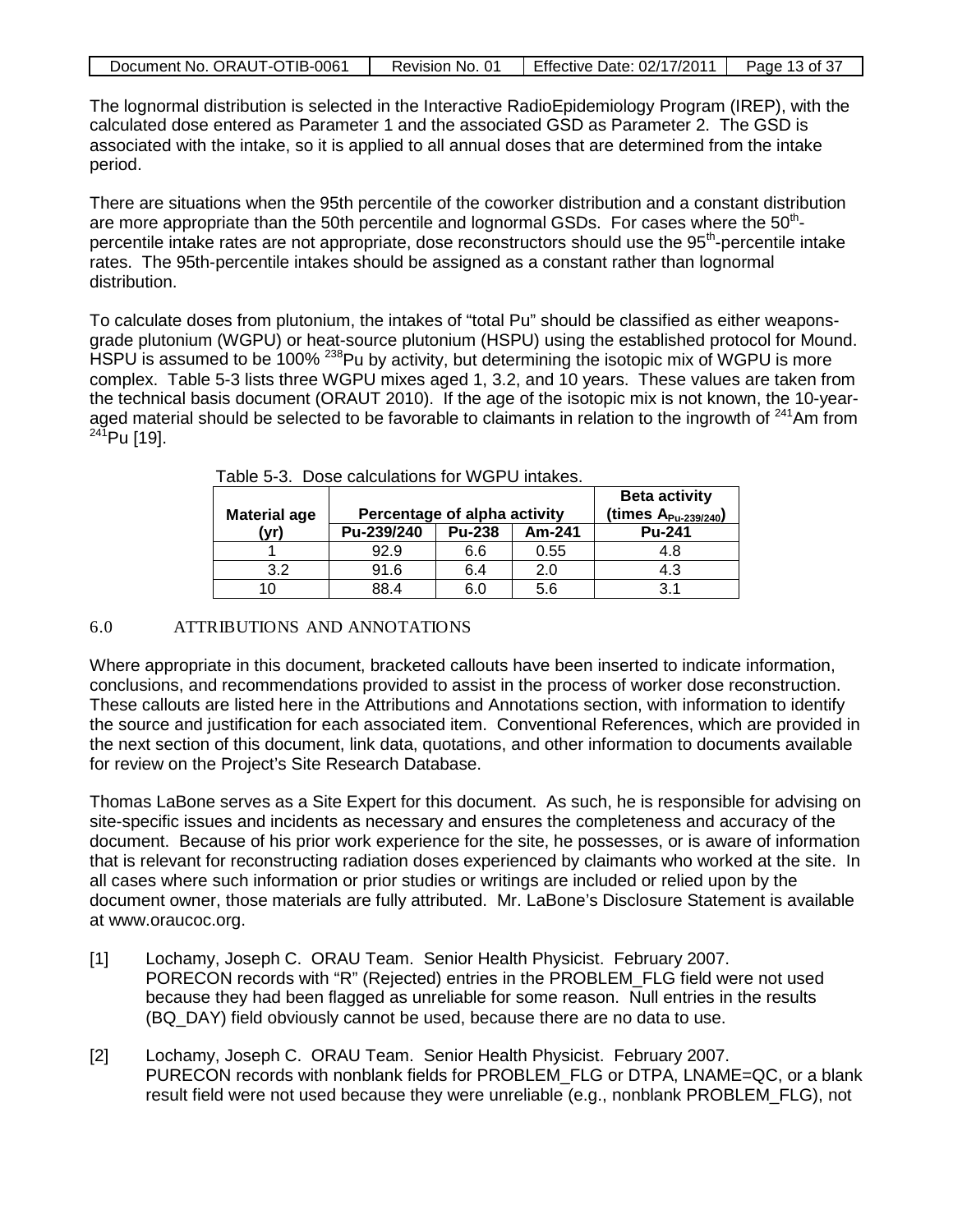|  | Document No. ORAUT-OTIB-0061 | Revision No. 01 | Effective Date: 02/17/2011 | Page 14 of 37 |
|--|------------------------------|-----------------|----------------------------|---------------|
|--|------------------------------|-----------------|----------------------------|---------------|

representative of normal exposures (e.g., nonblank DPTA entry), a quality control sample (e.g., LNAME=QC), or contained no results.

- [3] LaBone, Thomas R. ORAU Team. Deputy Principal Internal Dosimetrist. February 2007. The uniform absolute error of 1 weights all results equally; other fitting schemes weight high values or low values disproportionally. Because the median and 84th-percentile values were determined from statistical analysis of many samples in each interval, there was no *a priori* reason to weight results from one interval over another. In addition, the polonium results were recorded as activity per milliliter and the statistical analyses were performed in those units. However, the IMBA software requires that all excreta data be entered as total excretion per day; therefore, the statistical parameters were converted to excretion per day before intake calculations were made using IMBA.
- [4] LaBone, Thomas R. ORAU Team. Deputy Principal Internal Dosimetrist. February 2007. Determinations were made in accordance with ORAUT (2005). The choice of intervals and resulting fits were peer reviewed by the Principal Internal Dosimetrist. The breathing rate and particle size distribution are Project default values to be used unless site-specific information indicates otherwise. No information has been found about intakes at Mound that shows that the default values should not be used. See, for instance, OCAS-IG-002, *Internal Dose Reconstruction Implementation Guide* (NIOSH 2002), and ICRP Publication 66, *Human Respiratory Tract Model for Radiological Protection* (ICRP 1994).
- [5] LaBone, Thomas R. ORAU Team. Deputy Principal Internal Dosimetrist. February 2007. Determinations were made in accordance with ORAUT (2005). The choice of intervals and resulting fits were peer reviewed by the Principal Internal Dosimetrist. The breathing rate and particle size distribution are Project default values to be used unless site-specific information indicates otherwise. No information has been found about intakes at Mound that shows that the default values should not be used. See, for instance, OCAS-IG-002, *Internal Dose Reconstruction Implementation Guide* (NIOSH 2002), and ICRP Publication 66, *Human Respiratory Tract Model for Radiological Protection* (ICRP 1994).
- [6] LaBone, Thomas R. ORAU Team. Deputy Principal Internal Dosimetrist. February 2007. Determinations were made in accordance with ORAUT (2005). The choice of intervals and resulting fits were peer reviewed by the Principal Internal Dosimetrist.
- [7] LaBone, Thomas R. ORAU Team. Deputy Principal Internal Dosimetrist. February 2007. Determinations were made in accordance with ORAUT (2005). The choice of intervals and resulting fits were peer reviewed by the Principal Internal Dosimetrist.
- [8] Mahathy, Michael, and Lochamy, Joseph C. ORAU Team. Coworker Statistics Analyst and Senior Health Physicist. February 2007. The table was compiled by Lochamy from data that was generated by Mahathy.
- [9] LaBone, Thomas R. ORAU Team. Deputy Principal Internal Dosimetrist. February 2007. Figures were generated by LaBone from IMBA results.
- [10] LaBone, Thomas R. ORAU Team. Deputy Principal Internal Dosimetrist. February 2007. Determinations were made in accordance with ORAUT (2005). The choice of intervals and resulting fits were peer reviewed by the Principal Internal Dosimetrist.
- [11] LaBone, Thomas R. ORAU Team. Deputy Principal Internal Dosimetrist. February 2007. Determinations were made in accordance with ORAUT (2005). The choice of types and applications were peer reviewed by the Principal Internal Dosimetrist.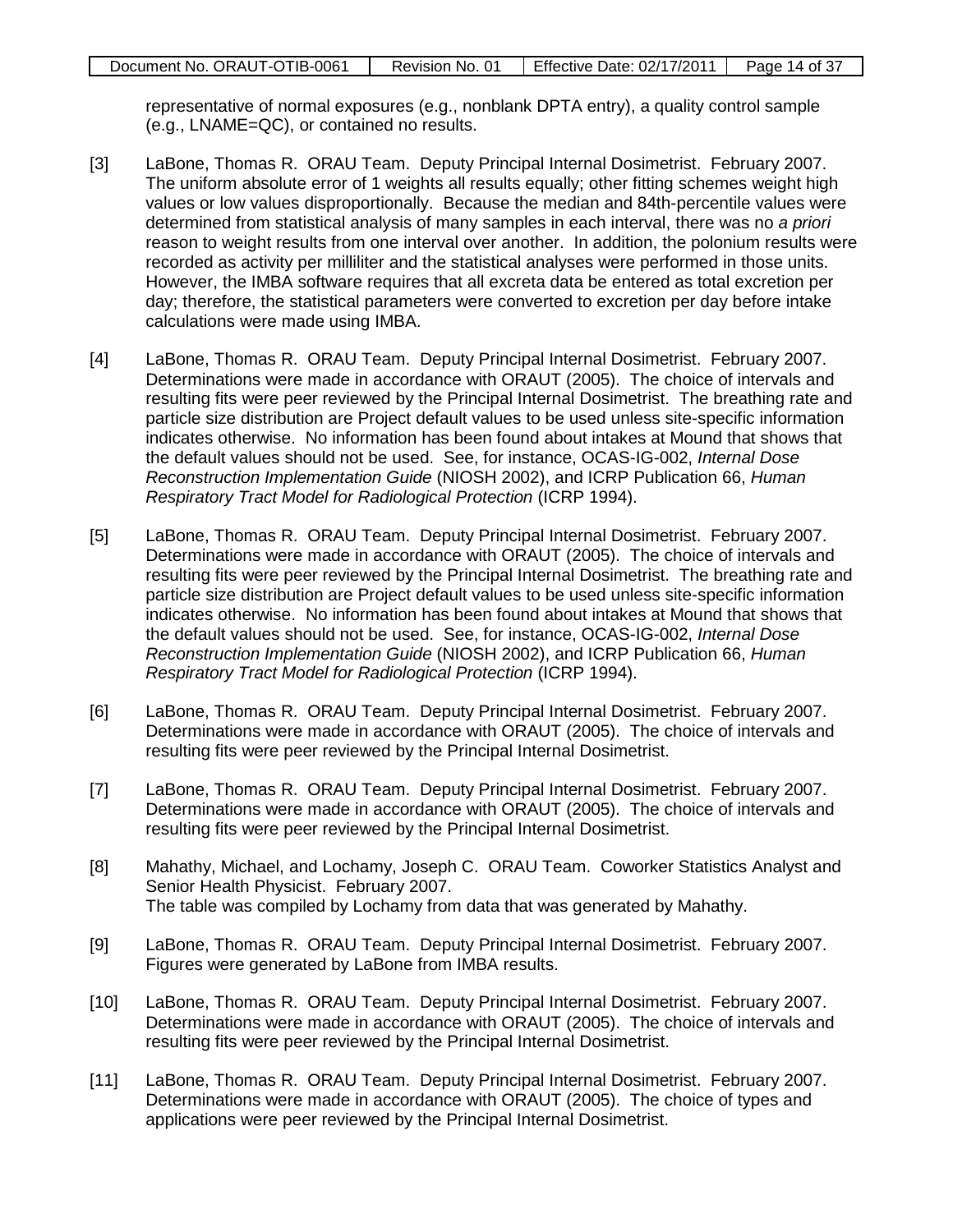| Document No. ORAUT-OTIB-0061 | Revision No. 01 | Effective Date: 02/17/2011 | Page 15 of 37 |
|------------------------------|-----------------|----------------------------|---------------|
|                              |                 |                            |               |

- [12] LaBone, Thomas R. ORAU Team. Deputy Principal Internal Dosimetrist. February 2007. Figures were generated by LaBone from IMBA results.
- [13] Arno, Matthew G. ORAU Team. Senior Health Physicist. February 2007. Determinations were made in accordance with ORAUT (2005). The choice of intervals and resulting fits were peer reviewed by the Principal Internal Dosimetrist. Figures were generated by Arno from IMBA results.
- [14] LaBone, Thomas R., and Lochamy, Joseph C. ORAU Team. Deputy Principal Internal Dosimetrist and Senior Health Physicist. February 2007. Determinations were made by LaBone in accordance with ORAUT (2005). The tables were compiled by Lochamy from data generated by Lochamy.
- [15] LaBone, Thomas R. ORAU Team. Deputy Principal Internal Dosimetrist. February 2007. Determinations were made in accordance with ORAUT (2005). The choice of intervals and resulting fits were peer reviewed by the Principal Internal Dosimetrist.
- [16] LaBone, Thomas R., Mahathy, Michael, and Lochamy, Joseph C. ORAU Team. Deputy Principal Internal Dosimetrist, Coworker Statistics Analyst, and Senior Health Physicist. February 2007. Determinations were made by LaBone in accordance with ORAUT (2005). The table was compiled by Lochamy from data generated by Mahathy.
- [17] LaBone, Thomas R. ORAU Team. Deputy Principal Internal Dosimetrist. February 2007. Determinations were made in accordance with ORAUT (2005). The choice of intervals and resulting fits were peer reviewed by the Principal Internal Dosimetrist. The minimum GSD of 3 is established in ORAUT-OTIB-0060, *Internal Dose Reconstruction* (ORAUT 2007). It reflects the overall uncertainty that is associated with biokinetic modeling as well as usual radiochemical analysis, and it indicates that even though the spread in coworker excreta results for a given population (e.g., a year of excreta samples) can have a GSD of <3, the uncertainty of intakes that were determined using the biokinetic models is no less than 3.
- [18] LaBone, Thomas R., and Lochamy, Joseph C. ORAU Team. Deputy Principal Internal Dosimetrist and Senior Health Physicist. February 2007. Determinations were made by LaBone in accordance with ORAUT (2005). The tables were compiled by Lochamy from data that were generated by Lochamy.
- [19] LaBone, Thomas R., and Lochamy, Joseph C. ORAU Team. Deputy Principal Internal Dosimetrist and Senior Health Physicist. February 2007. Determinations were made by LaBone in accordance with ORAUT (2005) and ORAUT (2004b). The table was compiled by Lochamy from ORAUT (2004b).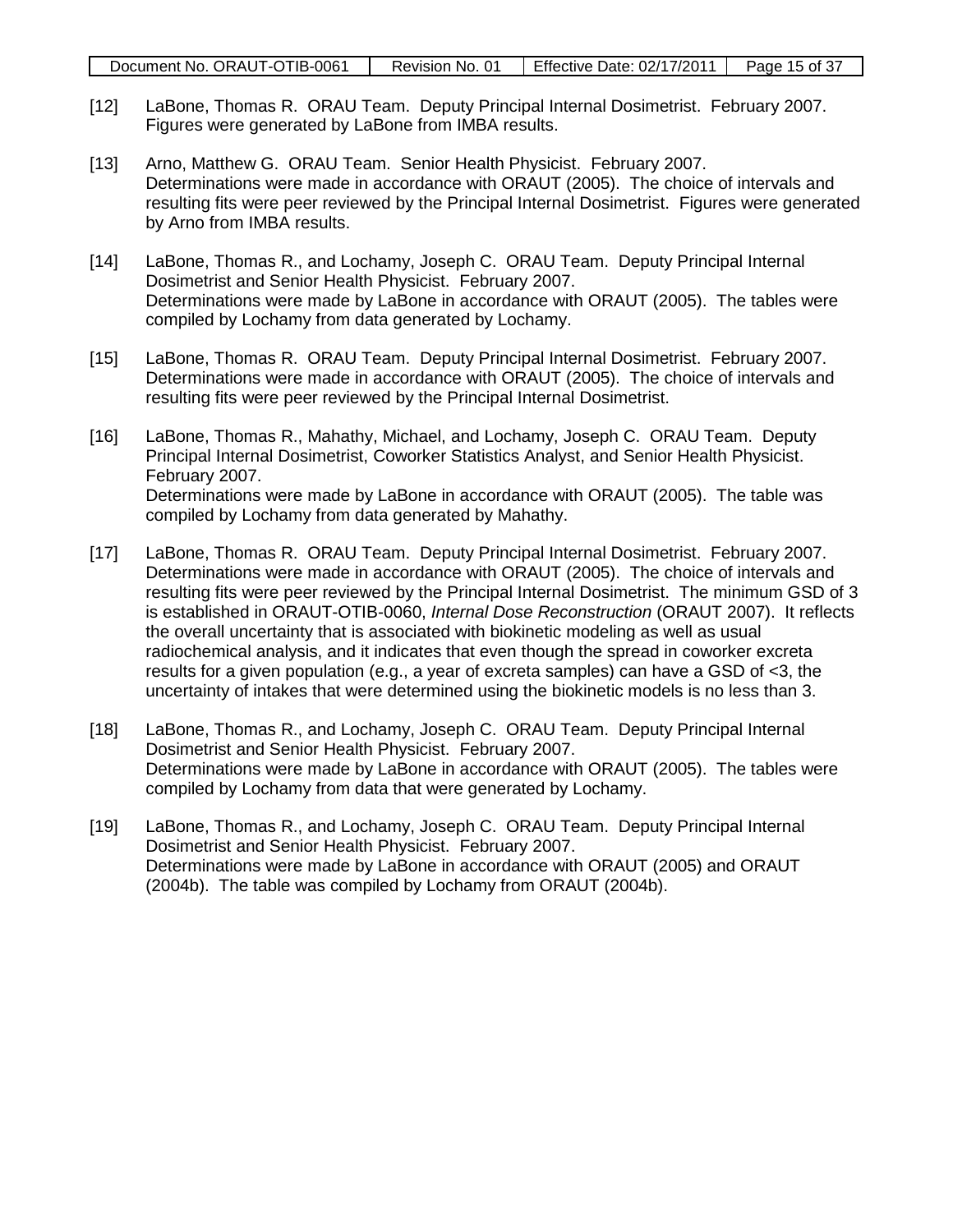| Document No. ORAUT-OTIB-0061 | Revision No. 01 | Effective Date: 02/17/2011   Page 16 of 37 |  |
|------------------------------|-----------------|--------------------------------------------|--|
|------------------------------|-----------------|--------------------------------------------|--|

### **REFERENCES**

- ICRP (International Commission on Radiological Protection), 1994, *Human Respiratory Tract Model for Radiological Protection*, Publication 66, Pergamon Press, Oxford, England.
- Mound (Mound Laboratory), undated a, *Polonium Database PORECON*, Miamisburg, Ohio. [SRDB Ref ID: 12457]
- Mound (Mound Laboratory), undated b, *Plutonium Analysis Database PURECON\_MERGED*, Miamisburg, Ohio. [SRDB Ref ID: 12457]
- NIOSH (National Institute for Occupational Safety and Health), 2002, *Internal Dose Reconstruction Implementation Guideline*, OCAS-IG-002, Rev. 0, Office of Compensation Analysis and Support, Cincinnati, Ohio, August 1.
- ORAUT (Oak Ridge Associated Universities Team), 2004, *Coworker Data Exposure Profile Development*, ORAUT-PLAN-0014, Rev. 00, Oak Ridge, Tennessee, November 24.
- ORAUT (Oak Ridge Associated Universities Team), 2005, *Analysis of Coworker Bioassay Data for Internal Dose Assignment*, ORAUT-OTIB-0019, Rev. 01, Oak Ridge, Tennessee, October 7.
- ORAUT (Oak Ridge Associated Universities Team), 2006, *Generating Summary Statistics for Coworker Bioassay Data*, ORAUT-PROC-0095, Rev. 00, Oak Ridge, Tennessee, June 5.
- ORAUT (Oak Ridge Associated Universities Team), 2007, *Internal Dose Reconstruction*, ORAUT-OTIB-0060, Rev. 00, Oak Ridge, Tennessee, February 6.
- ORAUT (Oak Ridge Associated Universities Team), 2010, *Mound Site Occupational Internal Dosimetry*, ORAUT-TKBS-0016-5, Rev. 01, Oak Ridge, Tennessee, December 13.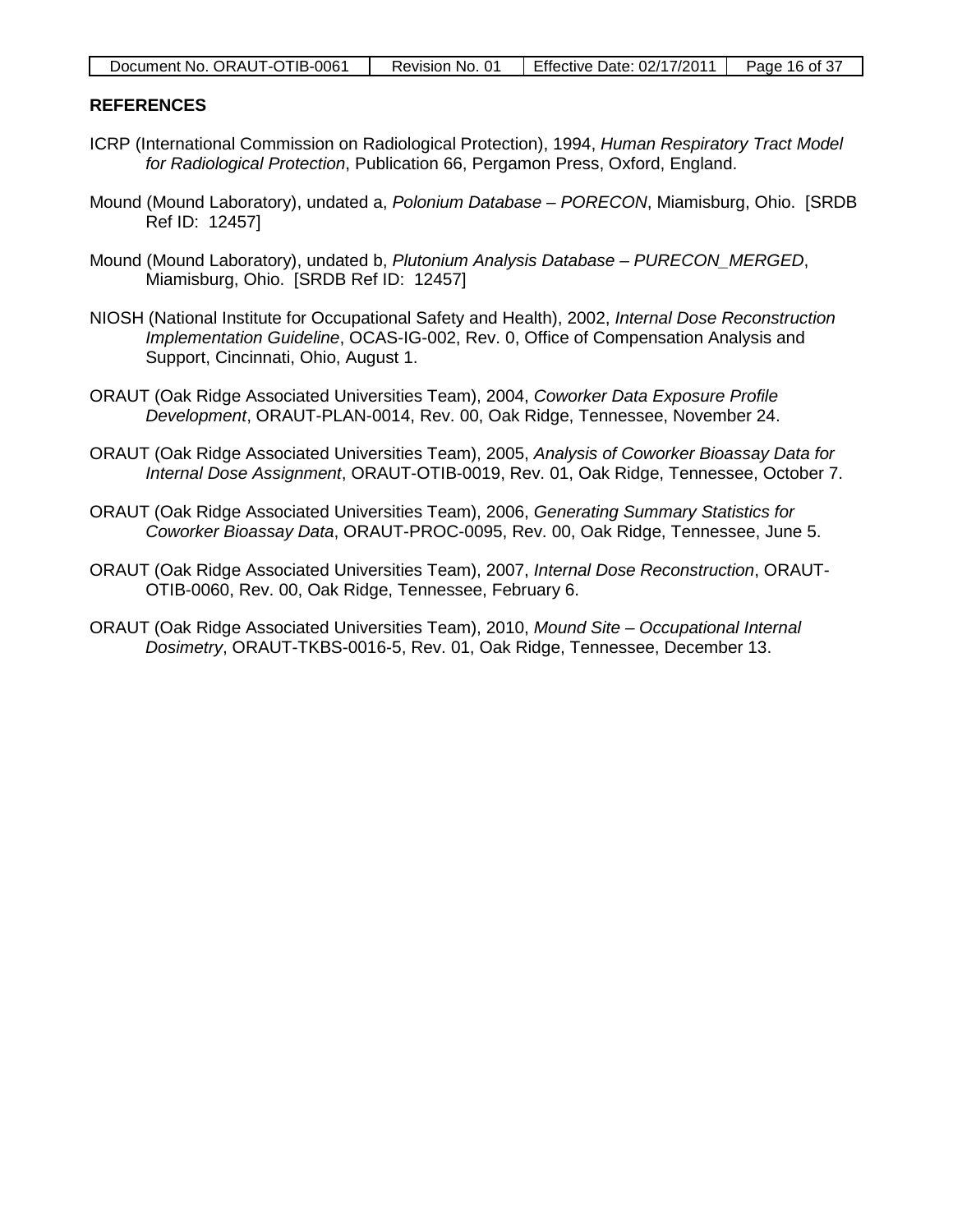Page 1 of 6

<span id="page-16-0"></span>

|         | Table A-1. 50th- and 84th-percentile urinary excretion rates of <sup>210</sup> Po, 1944 to 1973 |  |
|---------|-------------------------------------------------------------------------------------------------|--|
| (Bq/d). |                                                                                                 |  |

| <b>Effective</b> | 50th percentile | 84th percentile | # of samples | # of employees  |
|------------------|-----------------|-----------------|--------------|-----------------|
| 08/15/1944       | 8.33E+01        | 5.07E+02        | 531          | 48              |
| 11/15/1944       | 8.89E+01        | 3.56E+02        | 618          | 59              |
| 02/15/1945       | $1.01E + 02$    | 2.97E+02        | 716          | $\overline{72}$ |
| 05/15/1945       | 1.39E+02        | $5.13E + 02$    | 887          | 162             |
| 08/15/1945       | $5.17E + 01$    | 2.03E+02        | 1,582        | 241             |
| 11/15/1945       | 5.45E+01        | 2.27E+02        | 1,917        | 272             |
| 02/15/1946       | 4.56E+01        | 1.99E+02        | 2,052        | 289             |
| 05/15/1946       | 8.63E+01        | 2.92E+02        | 937          | 205             |
| 08/15/1946       | 2.10E+01        | $1.04E + 02$    | 2,277        | 333             |
| 11/15/1946       | 1.88E+01        | $9.53E + 01$    | 2,162        | 324             |
| 02/15/1947       | 9.26E+00        | 6.78E+01        | 2,541        | 362             |
| 05/15/1947       | $1.01E + 01$    | 6.84E+01        | 2,520        | 396             |
| 08/15/1947       | 1.32E+01        | 8.68E+01        | 3,027        | 486             |
| 11/15/1947       | 2.16E+01        | 1.10E+02        | 3,578        | 500             |
| 02/15/1948       | 3.18E+01        | $1.71E + 02$    | 4,247        | 553             |
| 05/15/1948       | 2.62E+01        | 1.36E+02        | 3,540        | 560             |
| 08/15/1948       | $1.52E + 01$    | 8.99E+01        | 3,395        | 556             |
| 11/15/1948       | 1.90E+01        | 1.23E+02        | 3,482        | 476             |
| 02/15/1949       | 7.12E+00        | 7.36E+01        | 3,220        | 517             |
| 05/15/1949       | 2.88E+00        | 2.27E+01        | 4,342        | 803             |
| 08/15/1949       | 2.77E+00        | 2.02E+01        | 3,919        | 773             |
| 11/15/1949       | 2.29E+00        | 2.00E+01        | 4,818        | 796             |
| 02/15/1950       | 1.43E+00        | 1.39E+01        | 4,907        | 786             |
| 05/15/1950       | 7.55E-01        | 8.97E+00        | 4,490        | 750             |
| 08/15/1950       | 7.96E-01        | 7.03E+00        | 4,138        | 739             |
| 11/15/1950       | 6.05E-01        | 8.06E+00        | 4,281        | 728             |
| 02/15/1951       | $1.02E + 00$    | 7.32E+00        | 4,269        | 708             |
| 05/15/1951       | 1.30E+00        | 9.08E+00        | 4,258        | 729             |
| 08/15/1951       | $1.41E + 00$    | 8.73E+00        | 4,085        | 735             |
| 11/15/1951       | 1.10E+00        | 7.89E+00        | 4,578        | 745             |
| 02/15/1952       | 1.25E+00        | 6.68E+00        | 4,822        | 733             |
| 05/15/1952       | 9.10E-01        | 5.33E+00        | 4,450        | 761             |
| 08/15/1952       | 7.03E-01        | 4.84E+00        | 4,380        | 784             |
| 11/15/1952       | 1.18E+00        | 7.19E+00        | 4,616        | 759             |
| 02/15/1953       | 1.05E+00        | 7.53E+00        | 4,814        | 767             |
| 05/15/1953       | 9.60E-01        | 5.68E+00        | 2,541        | 582             |
| 08/15/1953       | 1.03E+00        | $4.51E + 00$    | 1,975        | 479             |
| 11/15/1953       | 4.56E-01        | 4.09E+00        | 1,555        | 420             |
| 02/15/1954       | 7.22E-01        | $6.44E + 00$    | 844          | 210             |
| 05/15/1954       | 1.47E+00        | 6.37E+00        | 690          | 184             |
| 08/15/1954       | $3.24E + 00$    | 9.88E+00        | 482          | 154             |
| 11/15/1954       | $1.41E + 00$    | 8.96E+00        | 576          | 131             |
| 02/15/1955       | 1.62E+00        | 5.72E+00        | 470          | 126             |
| 05/15/1955       | 5.26E-01        | 2.62E+00        | 418          | 96              |
| 08/15/1955       | 5.54E-01        | 3.90E+00        | 421          | 91              |
| 11/15/1955       | 9.41E-01        | 1.26E+01        | 432          | 88              |
| 02/15/1956       | 4.31E-01        | 7.80E+00        | 498          | 95              |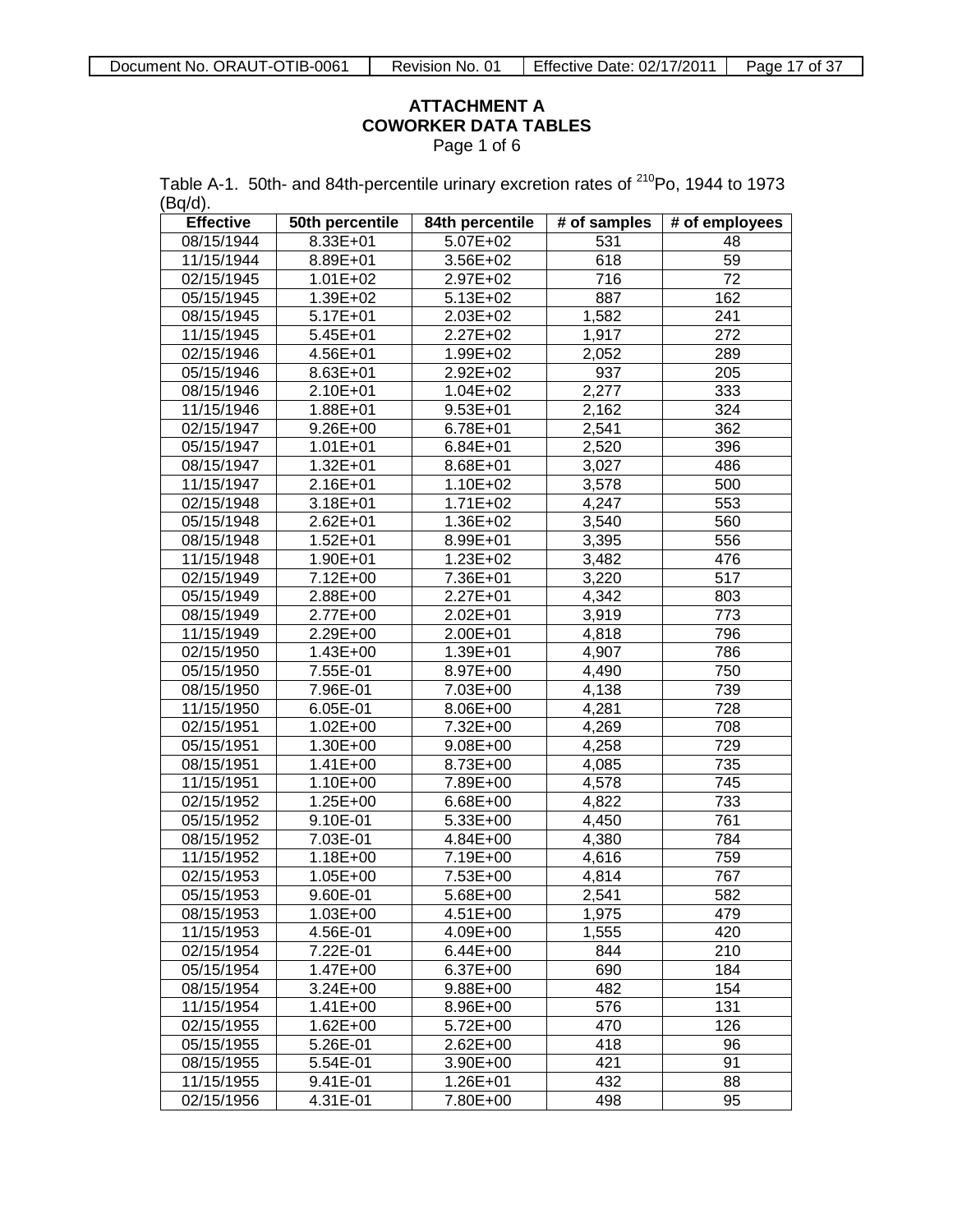Page 2 of 6

| <b>Effective</b> | 50th percentile | 84th percentile | # of samples         | # of employees    |
|------------------|-----------------|-----------------|----------------------|-------------------|
| 05/15/1956       | 8.55E-01        | $5.51E+00$      | 424                  | 75                |
| 08/15/1956       | 1.78E-01        | 2.44E+00        | 452                  | 90                |
| 11/15/1956       | 6.41E-02        | $3.01E + 00$    | 551                  | 106               |
| 02/15/1957       | 2.98E-01        | 6.07E+00        | 562                  | 111               |
| 05/15/1957       | 4.53E-02        | 2.09E+00        | 541                  | 113               |
| 08/15/1957       | 4.34E-01        | 3.23E+00        | 569                  | 97                |
| 11/15/1957       | 6.68E-01        | 6.92E+00        | 616                  | 125               |
| 02/15/1958       | 9.75E-01        | 6.67E+00        | 716                  | 145               |
| 05/15/1958       | $1.00E + 00$    | 1.20E+01        | 704                  | 129               |
| 08/15/1958       | 6.22E-01        | 9.34E+00        | 577                  | 123               |
| 11/15/1958       | 6.82E-01        | 8.50E+00        | 739                  | 137               |
| 02/15/1959       | 1.37E+00        | $1.28E + 01$    | 751                  | 138               |
| 05/15/1959       | $1.32E + 00$    | 7.19E+00        | 778                  | 173               |
| 08/15/1959       | $9.35E-01$      | 7.44E+00        | 703                  | 169               |
| 11/15/1959       | $1.32E + 00$    | 1.08E+01        | 969                  | 186               |
| 02/15/1960       | 6.88E-01        | 6.49E+00        | 1,142                | 215               |
| 05/15/1960       | 4.01E-01        | 4.16E+00        | 1,256                | 224               |
| 08/15/1960       | 5.34E-01        | $4.58E + 00$    | 1,266                | 231               |
| 11/15/1960       | 5.92E-01        | 4.91E+00        | 1,450                | 247               |
| 02/15/1961       | 6.98E-01        | $6.04E + 00$    | 1,498                | 244               |
| 05/15/1961       | 5.02E-01        | 3.75E+00        | 1,529                | 263               |
| 08/15/1961       | 4.12E-01        | 2.57E+00        | 1,553                | 259               |
| 11/15/1961       | 2.89E-01        | 2.33E+00        | 1,882                | 287               |
| 02/15/1962       | 2.51E-01        | $1.42E + 00$    | 2,016                | 293               |
| 05/15/1962       | 3.46E-01        | 1.98E+00        | 1,938                | 282               |
| 08/15/1962       | 4.88E-01        | 2.63E+00        | 1,760                | 293               |
| 11/15/1962       | 1.85E-01        | 1.80E+00        | 2,023                | 301               |
| 02/15/1963       | 2.09E-01        | $1.57E + 00$    | 1,721                | 287               |
| 05/15/1963       | 9.66E-02        | 7.90E-01        | 1,813                | 297               |
| 08/15/1963       | 9.01E-02        | 5.51E-01        | 2,158                | 336               |
| 11/15/1963       | 3.38E-01        | 1.66E+00        | 2,183                | 343               |
| 02/15/1964       | 4.71E-02        | 2.68E-01        | 2,114                | 317               |
| 05/15/1964       | 1.86E-02        | 1.56E-01        | 2,156                | $\overline{3}$ 18 |
| 08/15/1964       | 4.43E-02        | 2.03E-01        | 2,030                | 319               |
| 11/15/1964       | 4.35E-02        | 2.00E-01        | 2,059                | 307               |
| 02/15/1965       | 3.60E-02        | 1.33E-01        | $\overline{2}$ , 185 | 319               |
| 05/15/1965       | 1.90E-02        | $6.91E-02$      | 1,762                | 284               |
| 08/15/1965       | 3.27E-02        | 1.07E-01        | 1,506                | 288               |
| 11/15/1965       | 1.34E-02        | 7.85E-02        | 1,634                | 295               |
| 02/15/1966       | 8.63E-03        | 4.57E-02        | 1,798                | 287               |
| 05/15/1966       | 1.12E-02        | 5.53E-02        | 1,599                | 287               |
| 08/15/1966       | 1.53E-02        | 9.59E-02        | 1,605                | 305               |
| 11/15/1966       | 1.77E-02        | 8.22E-02        | 1,657                | 296               |
| 02/15/1967       | 2.11E-02        | 7.49E-02        | 1,901                | 315               |
| 05/15/1967       | 9.13E-03        | 4.15E-02        | 1,942                | 307               |
| 08/15/1967       | 2.00E-03        | 2.33E-02        | 1,757                | 317               |
| 11/15/1967       | 7.77E-04        | 2.24E-02        | 1,927                | 311               |
| 02/15/1968       | 4.09E-03        | 5.91E-02        | 1,702                | 288               |
| 05/15/1968       | 1.30E-02        | 9.17E-02        | 1,866                | 312               |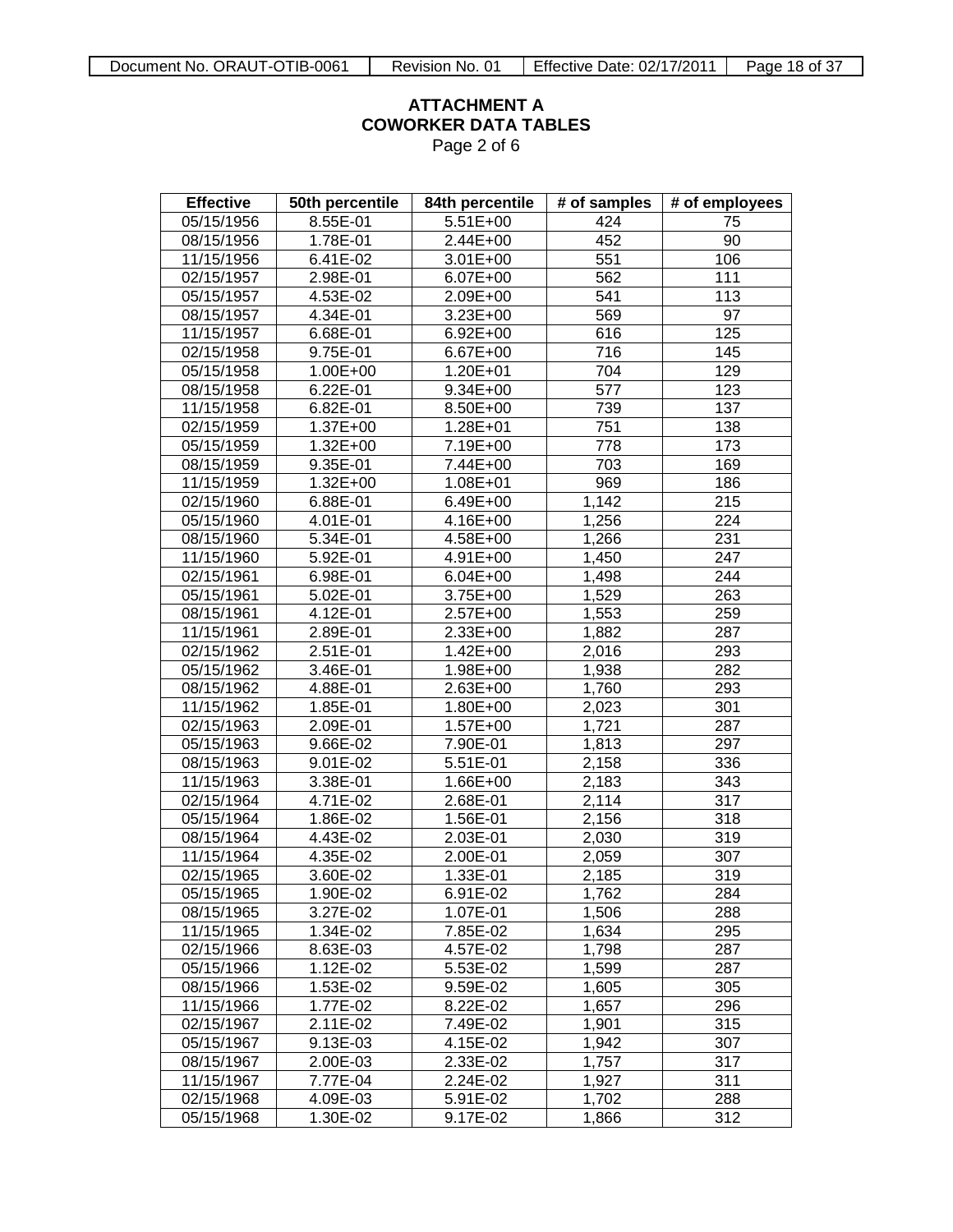| <b>Effective</b> | 50th percentile | 84th percentile | # of samples | # of employees |
|------------------|-----------------|-----------------|--------------|----------------|
| 08/15/1968       | 2.19E-03        | 1.24E-01        | 1,555        | 267            |
| 11/15/1968       | 7.16E-03        | 9.72E-02        | 1,313        | 264            |
| 02/15/1969       | 1.87E-03        | 2.55E-02        | 1,286        | 248            |
| 05/15/1969       | 5.10E-03        | 2.35E-02        | 747          | 153            |
| 08/15/1969       | 1.14E-03        | 1.15E-02        | 582          | 135            |
| 11/15/1969       | 3.99E-05        | 1.58E-03        | 572          | 116            |
| 02/15/1970       | 1.45E-03        | 9.66E-03        | 500          | 116            |
| 05/15/1970       | 1.37E-02        | 4.73E-02        | 272          | 88             |
| 11/15/1970       | 2.20E-02        | 6.67E-02        | 98           | 25             |
| 07/01/1971       | 5.96E-04        | 1.52E-02        | 353          | 56             |
| 07/01/1972       | 1.06E-02        | 2.40E-01        | 73           | 13             |
| 07/01/1973       | 4.38E-03        | 4.61E-01        | 30           | 3              |

Page 3 of 6

Table A-2. Type M  $^{210}$ Po intake rates (Bq/d) and dates.

| <b>Start</b> | End        | 50th percentile | 84th percentile | <b>GSD</b> |
|--------------|------------|-----------------|-----------------|------------|
| 07/01/1944   | 03/31/1946 | 4097.6          | 15796           | 3.9        |
| 04/01/1946   | 03/31/1949 | 800.19          | 4602.3          | 5.8        |
| 04/01/1949   | 03/31/1960 | 39.851          | 320.28          | 8.0        |
| 04/01/1960   | 03/31/1965 | 5.7883          | 36.121          | 6.2        |
| 04/01/1965   | 12/31/1973 | 0.34853         | 3.0638          | 8.8        |

Table A-3. Type  $F^{210}Po$  intake rates (Bq/d) and dates.

| <b>Start</b> | End        | 50th percentile | 84th percentile | <b>GSD</b> |
|--------------|------------|-----------------|-----------------|------------|
| 07/01/1944   | 03/31/1946 | 1189.5          | 4628            | 3.89       |
| 04/01/1946   | 03/31/1949 | 254.96          | 1416.8          | 5.56       |
| 04/01/1949   | 03/31/1960 | 12.192          | 97.456          | 7.99       |
| 04/01/1960   | 03/31/1965 | 2.0696          | 13.856          | 6.70       |
| 04/01/1965   | 12/31/1973 | 0.10303         | 0.91451         | 8.88       |

Table A-4. 50th- and 84th-percentile urinary excretion rates of total plutonium, 1956 to 1990 (pCi/d).

| <b>Effective</b> | 50th percentile | 84th percentile | # of samples | # of employees |
|------------------|-----------------|-----------------|--------------|----------------|
| 07/01/1956       | 1.88E+00        | 4.49E+00        | 38           |                |
| 07/01/1957       | 2.26E+00        | 4.03E+00        | 86           | 19             |
| 07/01/1958       | 1.14E+00        | $2.00E + 00$    | 77           | 32             |
| 07/01/1959       | 1.53E+00        | 2.73E+00        | 99           | 32             |
| 07/01/1960       | 1.72E+00        | $9.81E + 00$    | 336          | 89             |
| 07/01/1961       | 8.01E-02        | 6.50E-01        | 792          | 178            |
| 02/15/1962       | 3.49E-02        | 2.25E-01        | 351          | 174            |
| 05/15/1962       | 7.15E-02        | 4.42E-01        | 338          | 169            |
| 08/15/1962       | 1.01E-01        | 3.63E-01        | 296          | 186            |
| 11/15/1962       | 1.06E-01        | 4.27E-01        | 390          | 205            |
| 02/15/1963       | 5.31E-02        | 2.88E-01        | 356          | 183            |
| 05/15/1963       | 7.53E-02        | 5.73E-01        | 553          | 317            |
| 08/15/1963       | 5.19E-02        | 3.41E-01        | 558          | 319            |
| 11/15/1963       | 7.01E-02        | 3.65E-01        | 535          | 327            |
| 02/15/1964       | 8.98E-02        | 3.53E-01        | 606          | 316            |
| 05/15/1964       | 1.19E-01        | 3.64E-01        | 674          | 408            |
| 08/15/1964       | 1.18E-01        | 3.62E-01        | 585          | 381            |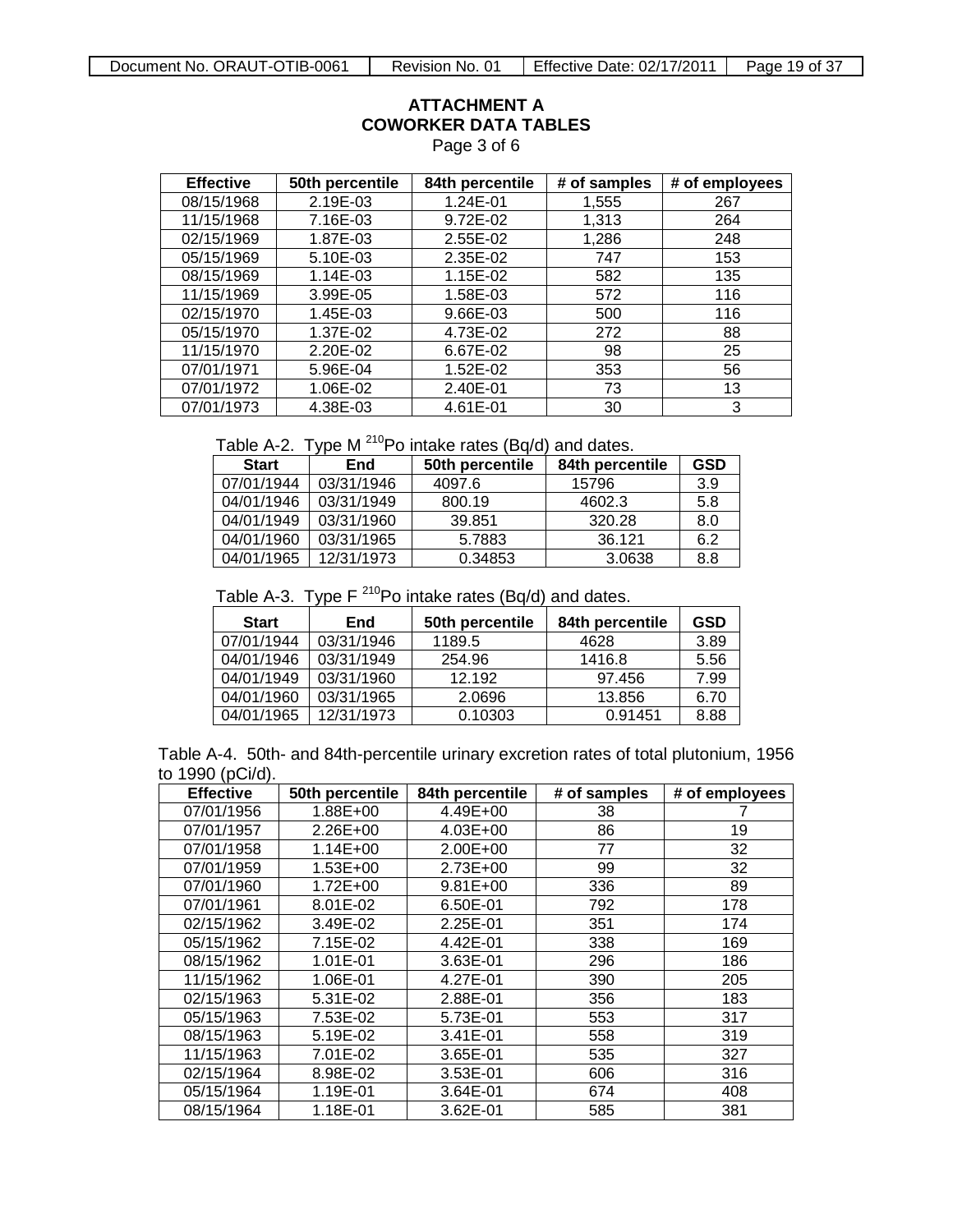Page 4 of 6

| <b>Effective</b> | 50th percentile | 84th percentile | # of samples     | # of employees |
|------------------|-----------------|-----------------|------------------|----------------|
| 11/15/1964       | 1.59E-01        | 6.00E-01        | 755              | 443            |
| 02/15/1965       | 1.03E-01        | 5.95E-01        | 857              | 460            |
| 05/15/1965       | 1.07E-01        | 5.11E-01        | 835              | 492            |
| 08/15/1965       | 1.07E-01        | 5.58E-01        | 783              | 477            |
| 11/15/1965       | 5.56E-02        | 2.62E-01        | 723              | 474            |
| 02/15/1966       | 9.62E-02        | 3.70E-01        | 726              | 435            |
| 05/15/1966       | 7.11E-02        | 2.94E-01        | 897              | 578            |
| 08/15/1966       | 7.09E-02        | 2.29E-01        | 957              | 603            |
| 11/15/1966       | 8.56E-02        | $2.87E-01$      | 954              | 567            |
| 02/15/1967       | 7.68E-02        | 2.87E-01        | 1,086            | 640            |
| 05/15/1967       | 8.63E-02        | 3.37E-01        | 791              | 515            |
| 08/15/1967       | 7.38E-02        | 2.91E-01        | 826              | 544            |
| 11/15/1967       | 4.86E-02        | 2.27E-01        | 911              | 550            |
| 02/15/1968       | 5.01E-02        | 2.17E-01        | 834              | 498            |
| 05/15/1968       | 7.91E-02        | 2.70E-01        | 769              | 476            |
| 08/15/1968       | 6.23E-02        | 2.26E-01        | 541              | 297            |
| 11/15/1968       | 4.47E-02        | 2.67E-01        | 670              | 363            |
| 02/15/1969       | 5.42E-02        | 4.69E-01        | 680              | 310            |
| 05/15/1969       | 5.14E-02        | 3.87E-01        | 674              | 351            |
| 08/15/1969       | 8.76E-02        | 8.74E-01        | 579              | 278            |
| 11/15/1969       | 4.45E-02        | 2.63E-01        | 489              | 246            |
| 02/15/1970       | 2.42E-02        | 1.47E-01        | 659              | 398            |
| 05/15/1970       | 3.27E-02        | 1.75E-01        | 632              | 370            |
| 08/15/1970       | 2.93E-02        | 1.31E-01        | 626              | 373            |
| 11/15/1970       | 1.98E-02        | 9.93E-02        | 796              | 484            |
| 02/15/1971       | 2.90E-02        | 1.64E-01        | 608              | 399            |
| 05/15/1971       | 2.03E-02        | 1.16E-01        | 629              | 416            |
| 08/15/1971       | 2.21E-02        | 1.15E-01        | 484              | 339            |
| 11/15/1971       | 2.77E-02        | 1.46E-01        | 540              | 375            |
| 02/15/1972       | 2.83E-02        | 1.62E-01        | 708              | 392            |
| 05/15/1972       | 2.01E-02        | 1.15E-01        | 653              | 387            |
| 08/15/1972       | 2.05E-02        | 1.21E-01        | 685              | 389            |
| 11/15/1972       | 2.21E-02        | 1.27E-01        | 533              | 360            |
| 02/15/1973       | 3.80E-02        | 1.80E-01        | 517              | 376            |
| 05/15/1973       | 3.32E-02        | 1.40E-01        | $\overline{502}$ | 354            |
| 08/15/1973       | 2.29E-02        | 1.08E-01        | 535              | 387            |
| 11/15/1973       | 1.21E-02        | 8.04E-02        | 525              | 369            |
| 02/15/1974       | 3.65E-02        | 1.41E-01        | 545              | 364            |
| 05/15/1974       | 4.34E-02        | 1.91E-01        | 453              | 328            |
| 08/15/1974       | 3.70E-02        | 1.83E-01        | 532              | 366            |
| 11/15/1974       | 4.74E-02        | 2.06E-01        | 407              | 296            |
| 02/15/1975       | 1.10E-02        | 7.75E-02        | 510              | 339            |
| 05/15/1975       | 1.13E-02        | 9.84E-02        | 499              | 326            |
| 08/15/1975       | 3.49E-02        | 1.69E-01        | 199              | 153            |
| 11/15/1975       | 1.71E-02        | 8.51E-02        | 320              | 273            |
| 02/15/1976       | 3.49E-02        | 1.66E-01        | 283              | 195            |
| 05/15/1976       | 1.19E-02        | 7.15E-02        | 327              | 246            |
| 08/15/1976       | 1.46E-02        | 6.91E-02        | 261              | 204            |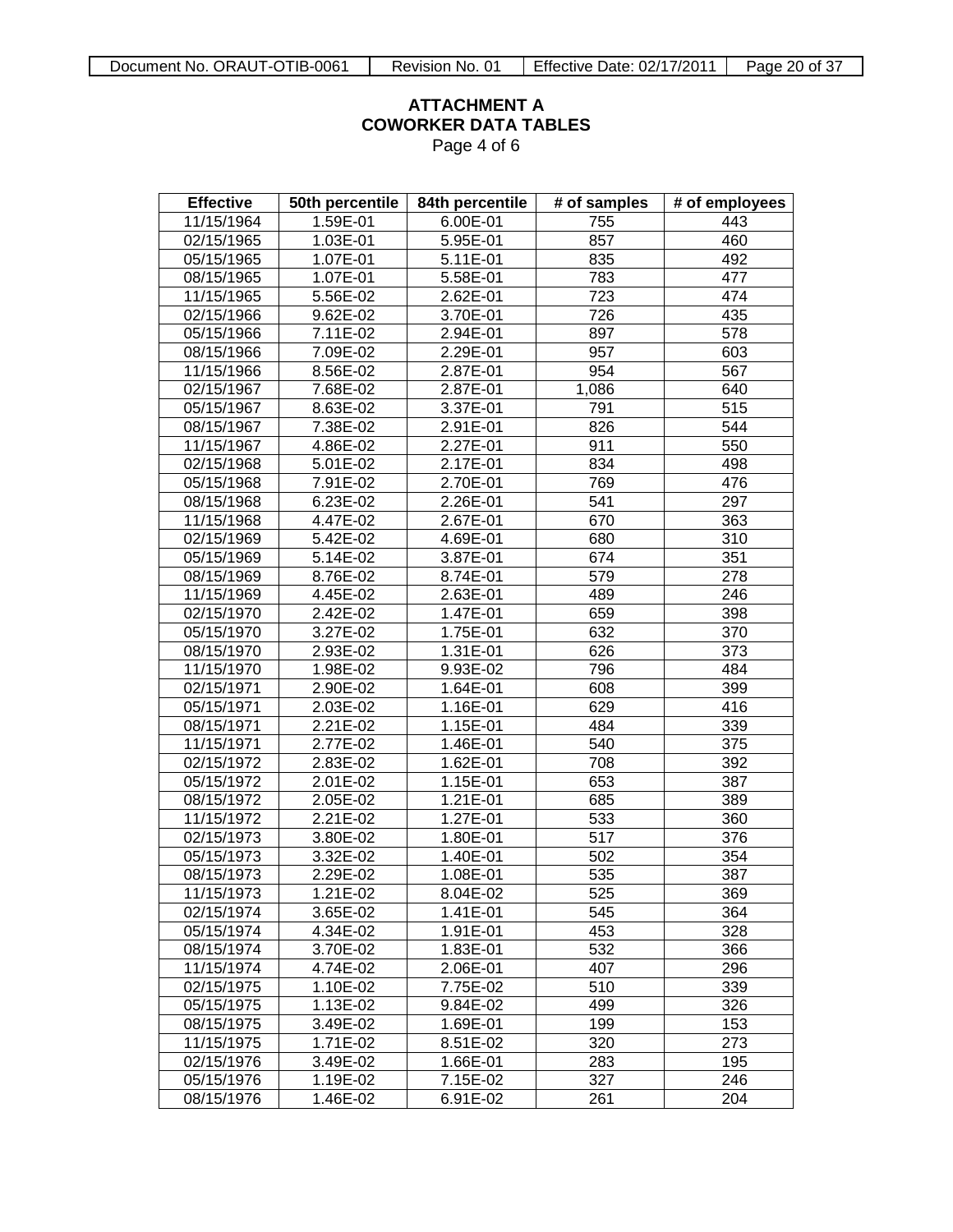# **ATTACHMENT A COMPARISON OF CTWs TO NCTWs**

Page 5 of 6

| <b>Effective</b> | 50th percentile | 84th percentile | # of samples | # of employees |
|------------------|-----------------|-----------------|--------------|----------------|
| 11/15/1976       | 1.80E-02        | 8.28E-02        | 278          | 213            |
| 02/15/1977       | 2.13E-02        | 9.59E-02        | 347          | 250            |
| 05/15/1977       | 2.13E-02        | 9.50E-02        | 294          | 233            |
| 08/15/1977       | 1.15E-02        | 7.02E-02        | 350          | 268            |
| 11/15/1977       | 1.56E-02        | 8.01E-02        | 278          | 227            |
| 02/15/1978       | 7.79E-03        | 4.92E-02        | 370          | 294            |
| 05/15/1978       | 4.68E-03        | 4.20E-02        | 298          | 236            |
| 08/15/1978       | 4.44E-03        | 2.99E-02        | 371          | 297            |
| 11/15/1978       | $8.12E-03$      | 6.62E-02        | 272          | 231            |
| 02/15/1979       | 2.78E-03        | 2.96E-02        | 385          | 326            |
| 05/15/1979       | 6.74E-03        | 5.00E-02        | 304          | 246            |
| 08/15/1979       | 1.80E-02        | 7.82E-02        | 293          | 260            |
| 11/15/1979       | 7.70E-03        | 6.01E-02        | 210          | 196            |
| 02/15/1980       | 6.84E-03        | 4.16E-02        | 334          | 287            |
| 05/15/1980       | 1.77E-02        | 9.15E-02        | 268          | 237            |
| 08/15/1980       | 1.80E-02        | 7.22E-02        | 294          | 255            |
| 11/15/1980       | 2.41E-02        | 1.33E-01        | 284          | 235            |
| 02/15/1981       | 2.22E-02        | 1.06E-01        | 346          | 284            |
| 05/15/1981       | 2.63E-02        | 8.57E-02        | 323          | 282            |
| 08/15/1981       | 2.02E-02        | 9.85E-02        | 274          | 243            |
| 11/15/1981       | 2.17E-02        | 1.17E-01        | 283          | 247            |
| 02/15/1982       | 1.89E-02        | 9.22E-02        | 301          | 249            |
| 05/15/1982       | 9.69E-03        | 5.85E-02        | 340          | 301            |
| 08/15/1982       | 1.23E-02        | 7.39E-02        | 279          | 244            |
| 11/15/1982       | 2.97E-02        | 9.91E-02        | 269          | 243            |
| 02/15/1983       | 1.24E-02        | 6.12E-02        | 243          | 205            |
| 05/15/1983       | 1.24E-02        | 7.51E-02        | 365          | 308            |
| 08/15/1983       | 1.08E-02        | 6.97E-02        | 290          | 252            |
| 11/15/1983       | 7.71E-03        | 5.37E-02        | 310          | 287            |
| 02/15/1984       | 9.94E-03        | 5.88E-02        | 289          | 250            |
| 05/15/1984       | 1.22E-02        | 6.80E-02        | 339          | 304            |
| 08/15/1984       | 7.50E-03        | 4.01E-02        | 316          | 263            |
| 11/15/1984       | 8.39E-03        | 4.20E-02        | 315          | 283            |
| 02/15/1985       | 2.49E-03        | 2.29E-02        | 325          | 284            |
| 05/15/1985       | 3.05E-03        | 2.84E-02        | 363          | 319            |
| 08/15/1985       | $1.12E-03$      | 1.44E-02        | 368          | 300            |
| 11/15/1985       | 1.28E-03        | 1.51E-02        | 266          | 249            |
| 02/15/1986       | 2.25E-03        | 2.05E-02        | 359          | 292            |
| 05/15/1986       | 3.86E-03        | 3.76E-02        | 316          | 275            |
| 08/15/1986       | 3.09E-03        | 2.71E-02        | 318          | 280            |
| 11/15/1986       | 4.11E-03        | 3.44E-02        | 147          | 136            |
| 02/15/1987       | 6.20E-03        | 3.27E-02        | 239          | 232            |
| 05/15/1987       | 6.85E-03        | 4.20E-02        | 173          | 168            |
| 08/15/1987       | 4.05E-03        | 2.85E-02        | 205          | 201            |
| 11/15/1987       | 4.61E-03        | 3.01E-02        | 200          | 197            |
| 02/15/1988       | 5.23E-03        | 3.55E-02        | 189          | 185            |
| 05/15/1988       | 5.50E-03        | 3.60E-02        | 211          | 202            |
| 08/15/1988       | 3.47E-03        | 2.52E-02        | 183          | 179            |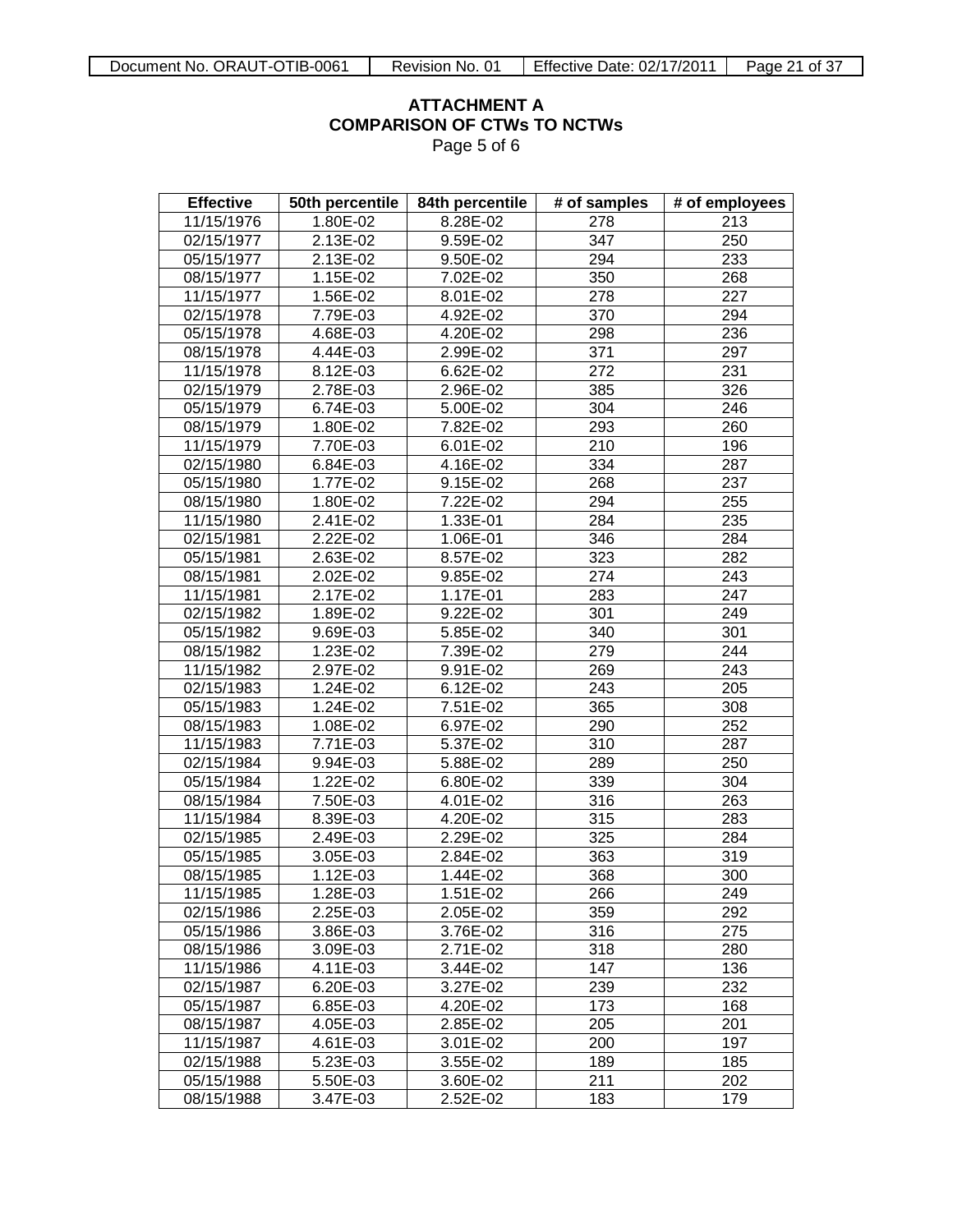Page 6 of 6

| <b>Effective</b> | 50th percentile | 84th percentile | # of samples | # of employees |
|------------------|-----------------|-----------------|--------------|----------------|
| 11/15/1988       | 2.65E-03        | 3.32E-02        | 199          | 185            |
| 02/15/1989       | 3.17E-03        | 3.06E-02        | 178          | 164            |
| 05/15/1989       | 3.90E-03        | 3.11E-02        | 204          | 201            |
| 08/15/1989       | 1.88E-03        | 1.83E-02        | 235          | 183            |
| 11/15/1989       | 1.23E-03        | 1.66E-02        | 300          | 247            |
| 02/15/1990       | 1.16E-03        | 1.52E-02        | 340          | 283            |
| 05/15/1990       | 1.27E-03        | 1.40E-02        | 288          | 242            |
| 08/15/1990       | 6.78E-04        | 1.07E-02        | 411          | 360            |
| 11/15/1990       | 1.83E-03        | 1.18E-02        | 350          | 286            |

### Table A-5. Type M plutonium intake rates (pCi/d) and dates.

| <b>Start</b> | End        | 50th percentile | 84th percentile | <b>GSD</b>        |
|--------------|------------|-----------------|-----------------|-------------------|
| 01/01/1956   | 12/31/1957 | 750.98          | 1,073.4         | $1.43^{a}$        |
| 01/01/1958   | 12/31/1960 | 436.49          | 1,073.4         | 2.46 <sup>a</sup> |
| 01/01/1961   | 12/31/1967 | 12.141          | 65.823          | 5.42              |
| 01/01/1968   | 12/31/1969 | 12.141          | 141.98          | 11.69             |
| 01/01/1970   | 12/31/1977 | 2.2361          | 20.445          | 9.14              |
| 01/01/1978   | 12/31/1984 | 2.2361          | 13.013          | 5.82              |
| 01/01/1985   | 12/31/1990 | 0.59706         | 4.872           | 8.16              |

a. Actual. Adjust all GSD <3 to 3 for dose calculations.

|  |  |  | Table A-6. Type S plutonium intake rates (pCi/d) and dates. |  |  |
|--|--|--|-------------------------------------------------------------|--|--|
|--|--|--|-------------------------------------------------------------|--|--|

| <b>Start</b> | . .<br>End | 50th percentile | 84th percentile | <b>GSD</b>     |
|--------------|------------|-----------------|-----------------|----------------|
| 01/01/1956   | 12/31/1957 | 27,150          | 52.240          | $1.92^{\circ}$ |
| 1/1/1958     | 12/31/1960 | 12,880          | 53,000          | 4.11           |
| 1/1/1961     | 12/31/1969 | 209.9           | 1.301           | 4.91           |
| 1/1/1970     | 12/31/1984 | 31.31           | 160.2           | 5.12           |
| 1/1/1985     | 12/31/1990 | 11.66           | 96.33           | 8.26           |

a. Actual. Adjust all GSD <3 to 3 for dose calculations.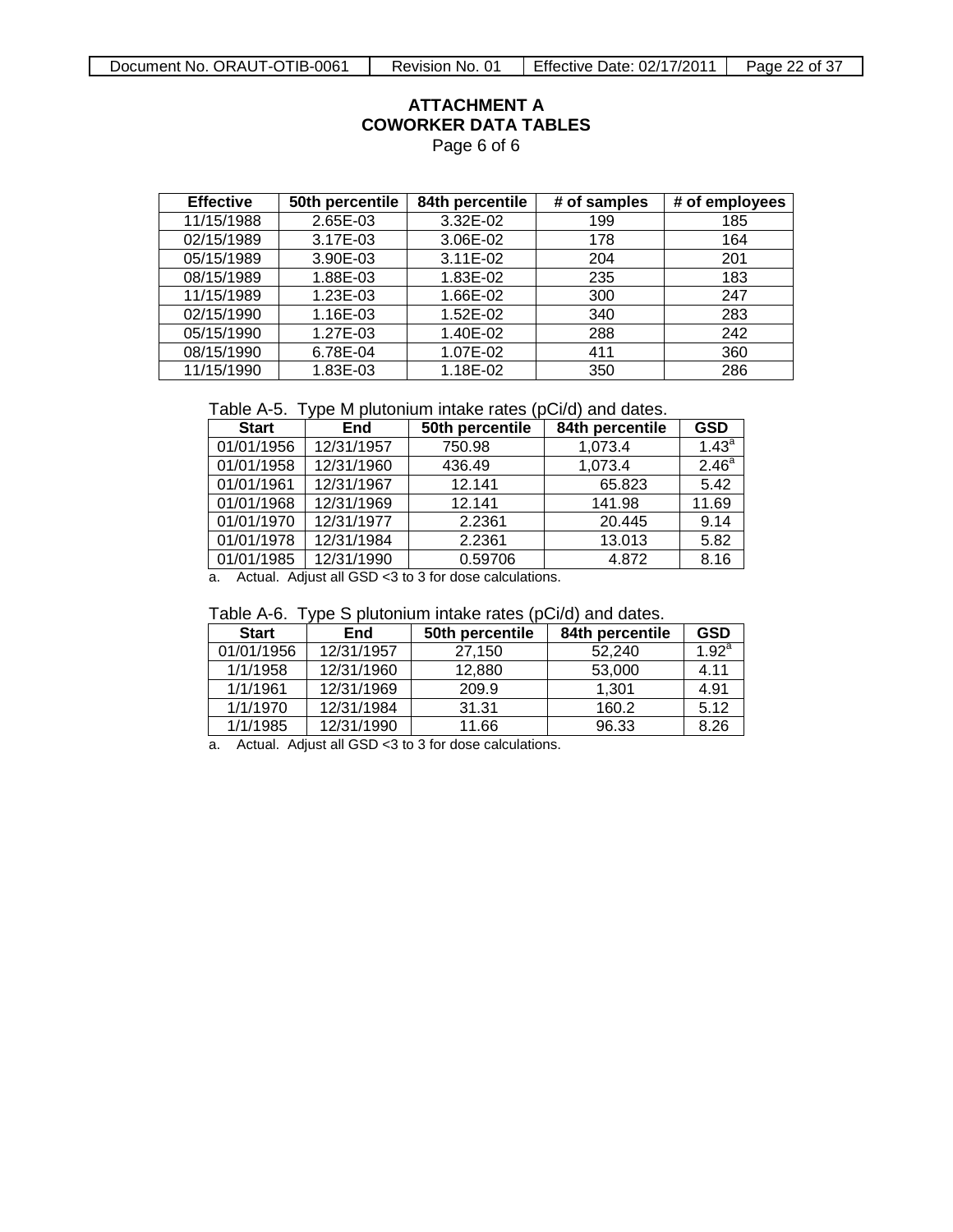<span id="page-22-0"></span>Page 1 of 15



Figure B-1. Predicted (line) and observed (dots) 50th-percentile urinary excretion assuming inhalation intakes of type M <sup>210</sup>Po.



Figure B-2. Predicted (line) and observed (dots) 84th-percentile urinary excretion assuming inhalation intakes of type M<sup>210</sup>Po.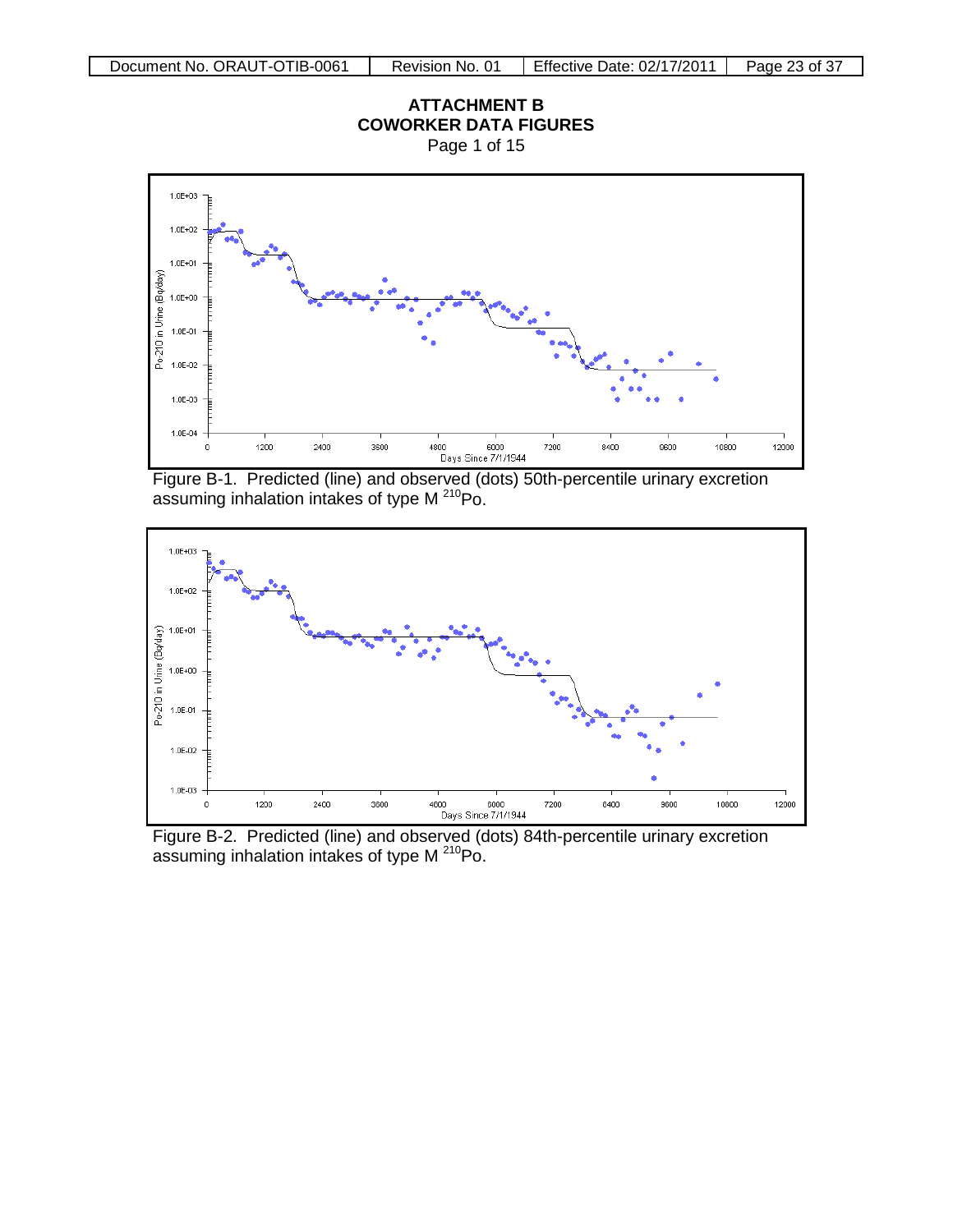Page 2 of 15



Figure B-3. Predicted (line) and observed (dots) 50th-percentile urinary excretion assuming inhalation intakes of type  $F^{210}$ Po.



Figure B-4. Predicted (line) and observed (dots) 84th-percentile urinary excretion assuming inhalation intakes of type  $F^{210}$ Po.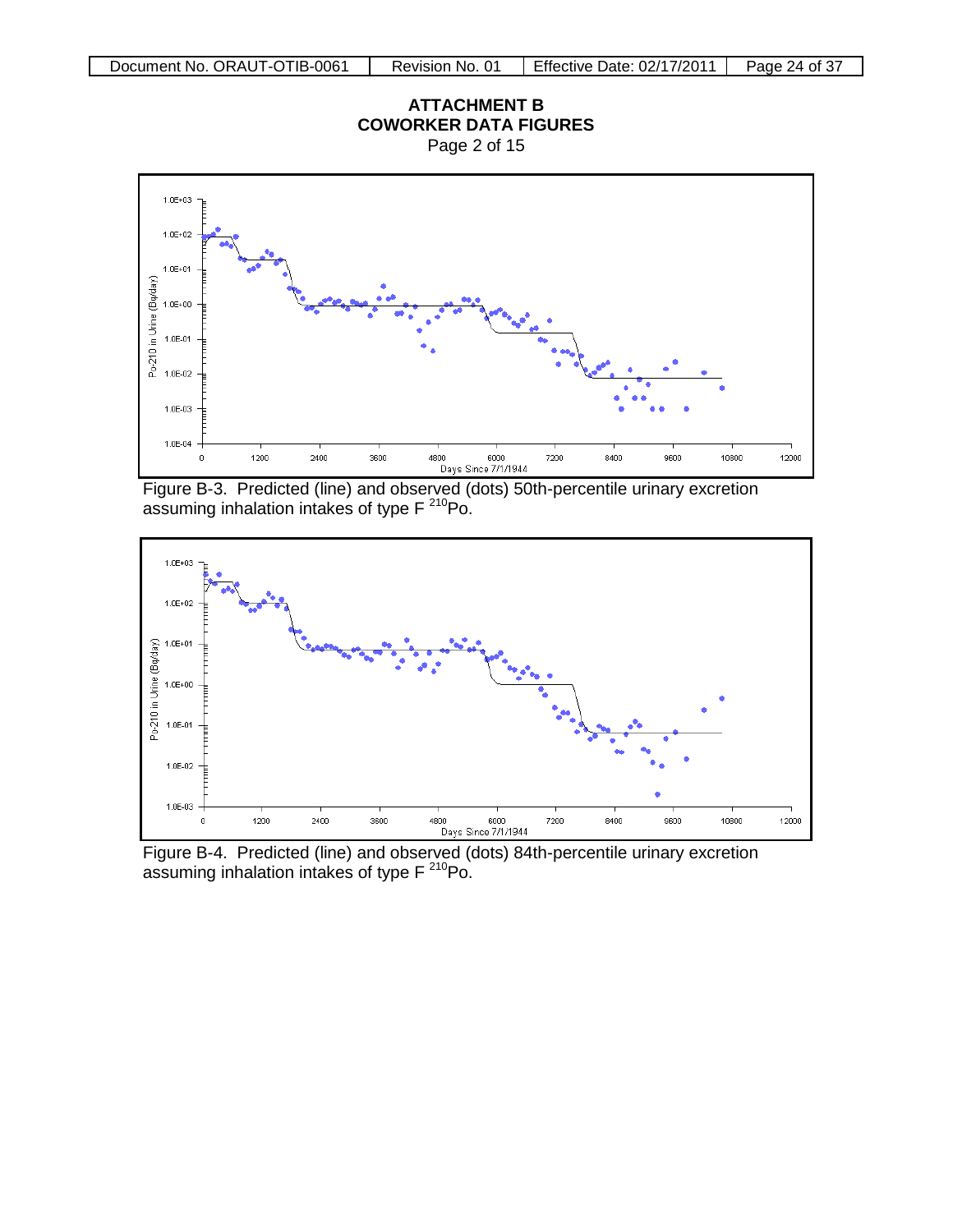





Figure B-6. Predicted (line) and observed (dots) 50th-percentile urinary excretion assuming inhalation intakes of type M plutonium, 1958 to 1960.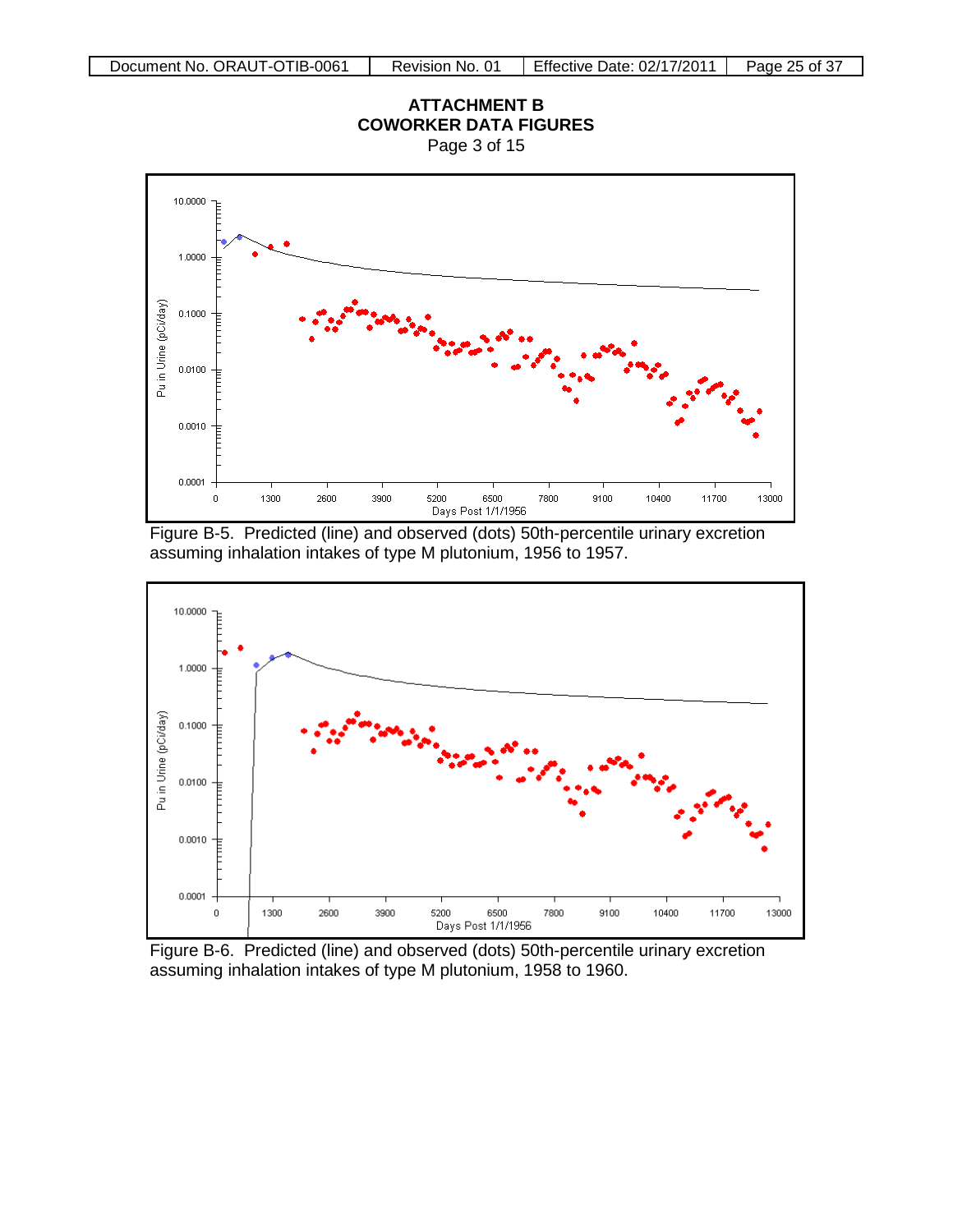









Figure B-8. Predicted (line) and observed (dots) 50th-percentile urinary excretion assuming inhalation intakes of type M plutonium, 1970 to 1984.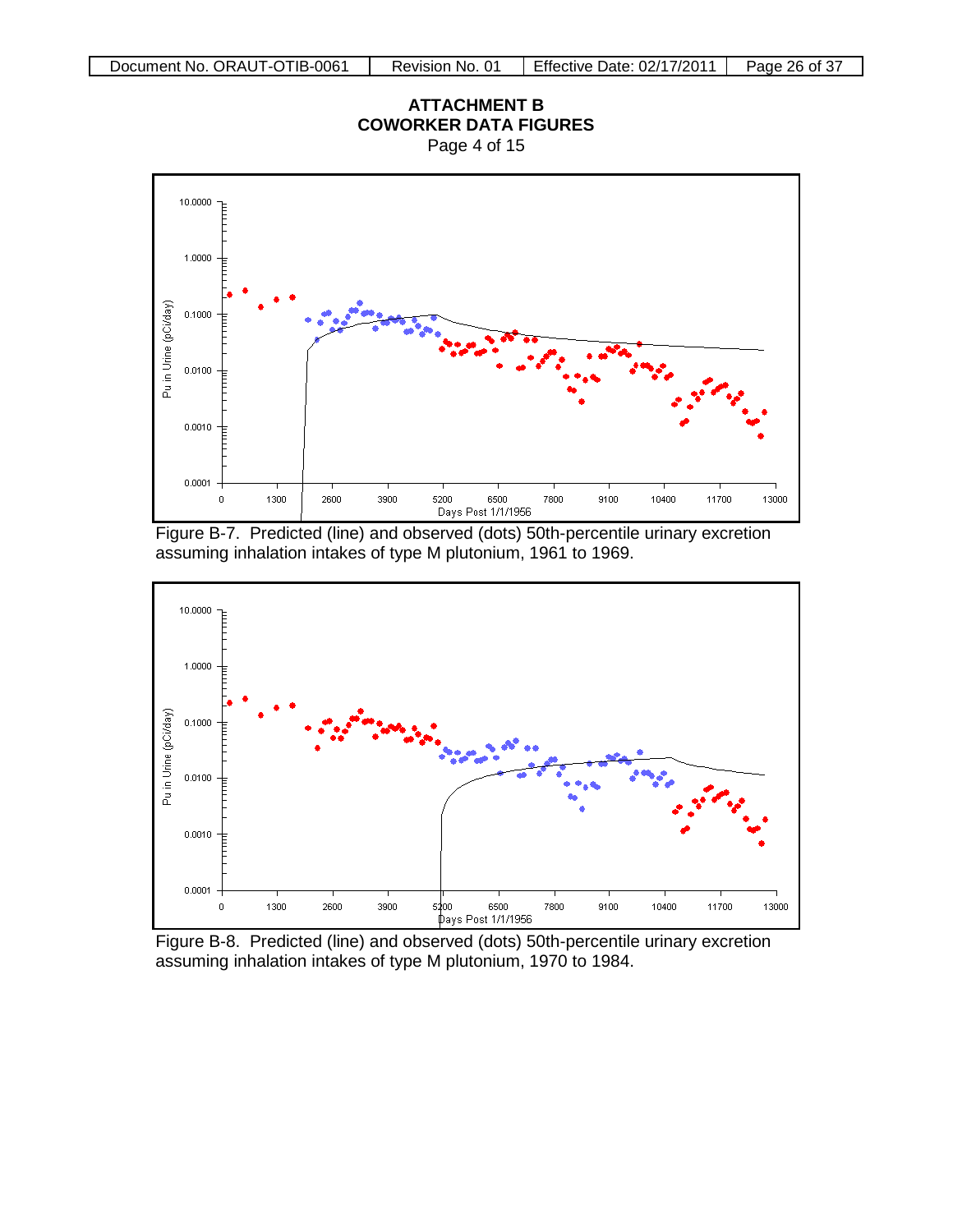





Figure B-9. Predicted (line) and observed (dots) 50th-percentile urinary excretion assuming inhalation intakes of type M plutonium, 1985 to 1990.



Figure B-10. Predicted (line) and observed (dots) 50th-percentile urinary excretion assuming inhalation intakes of type M plutonium, 1956 to 1990.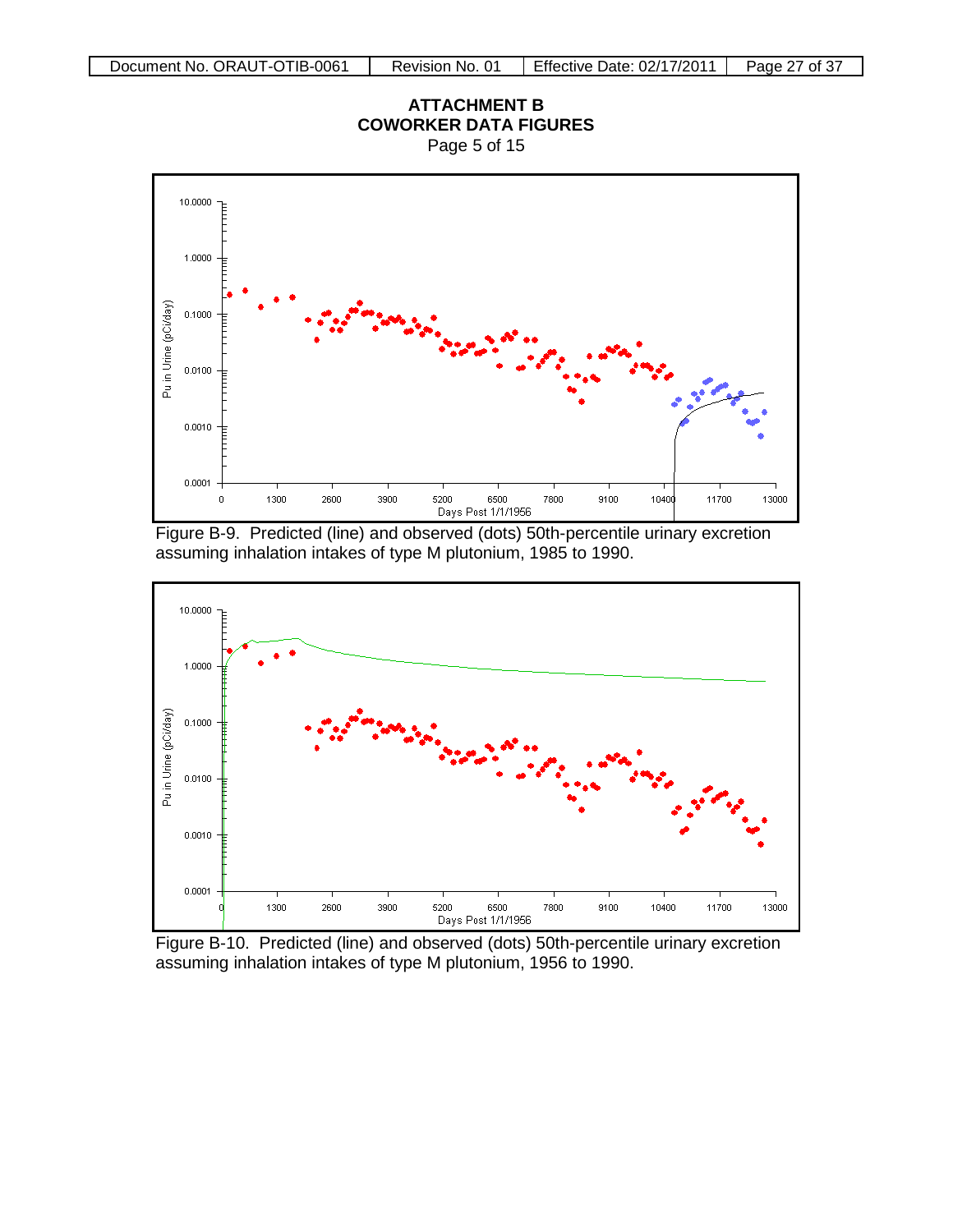Page 6 of 15



Figure B-11. Predicted (line) and observed (dots) 84th-percentile urinary excretion assuming inhalation intakes of type M plutonium, 1956 to 1960.



Figure B-12. Predicted (line) and observed (dots) 84th-percentile urinary excretion assuming inhalation intakes of type M plutonium, 1961 to 1967.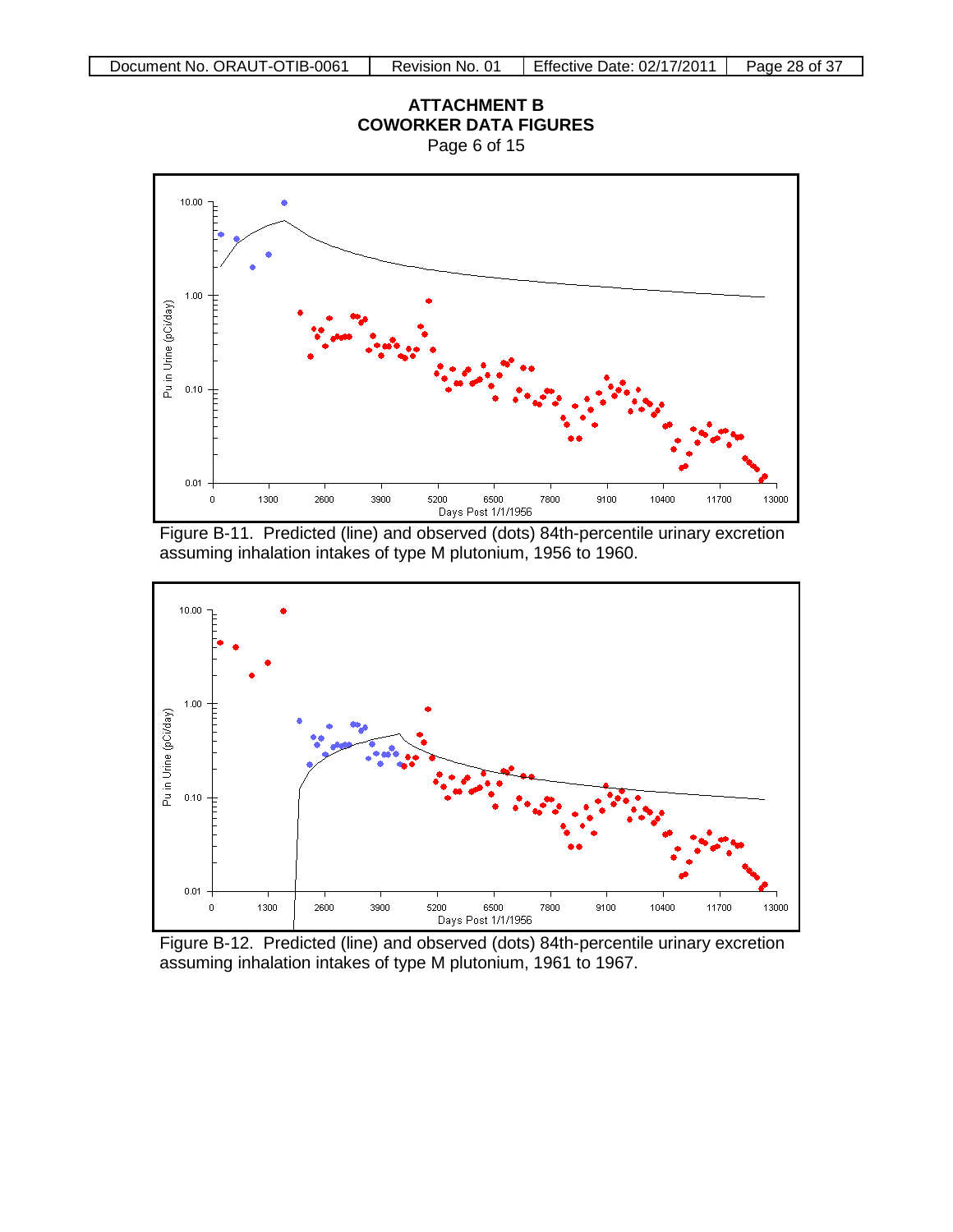Page 7 of 15







Figure B-14. Predicted (line) and observed (dots) 84th-percentile urinary excretion assuming inhalation intakes of type M plutonium, 1970 to 1977.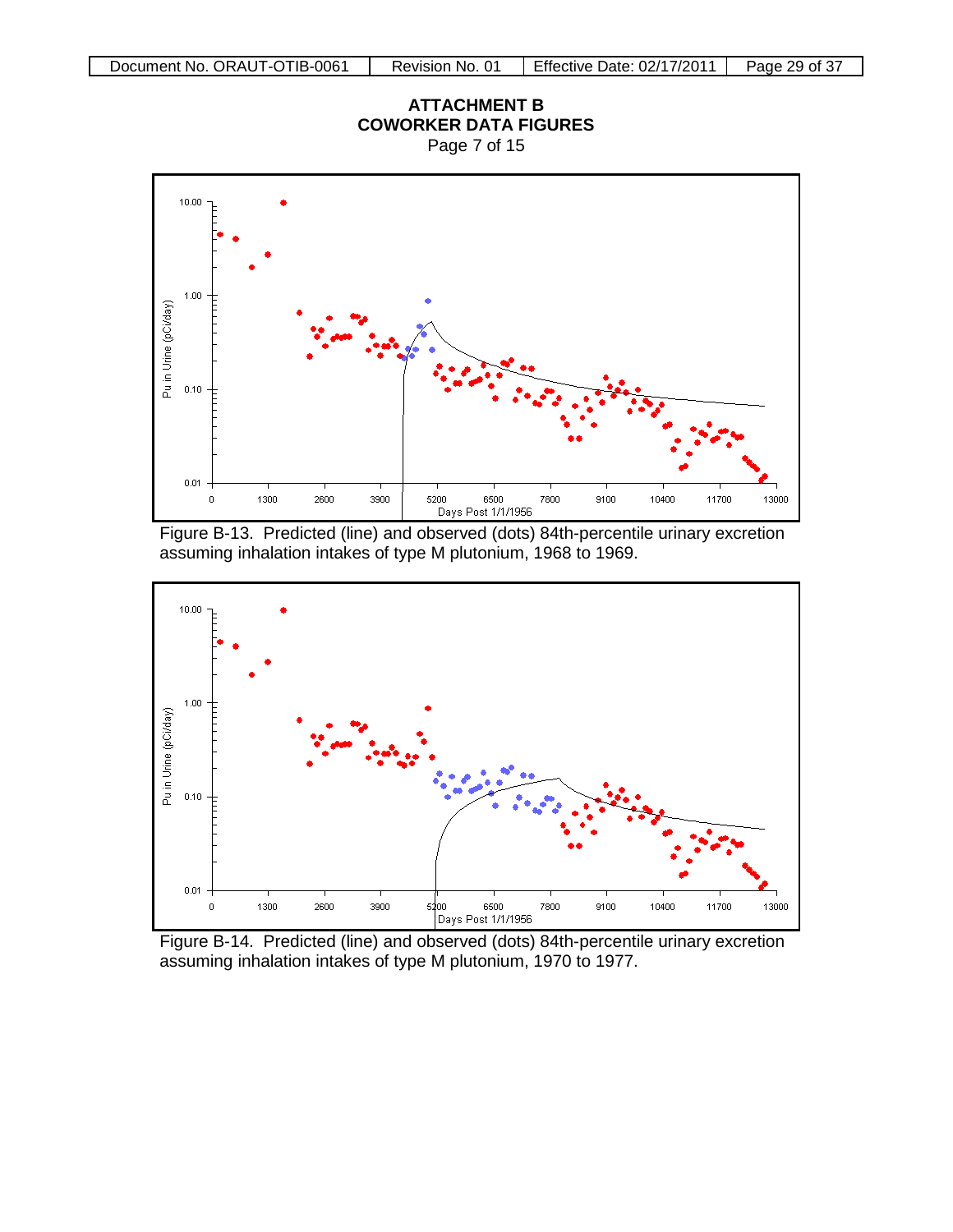Page 8 of 15



Figure B-15. Predicted (line) and observed (dots) 84th-percentile urinary excretion assuming inhalation intakes of type M plutonium, 1978 to 1984.



Figure B-16. Predicted (line) and observed (dots) 84th-percentile urinary excretion assuming inhalation intakes of type M plutonium, 1985 to 1990.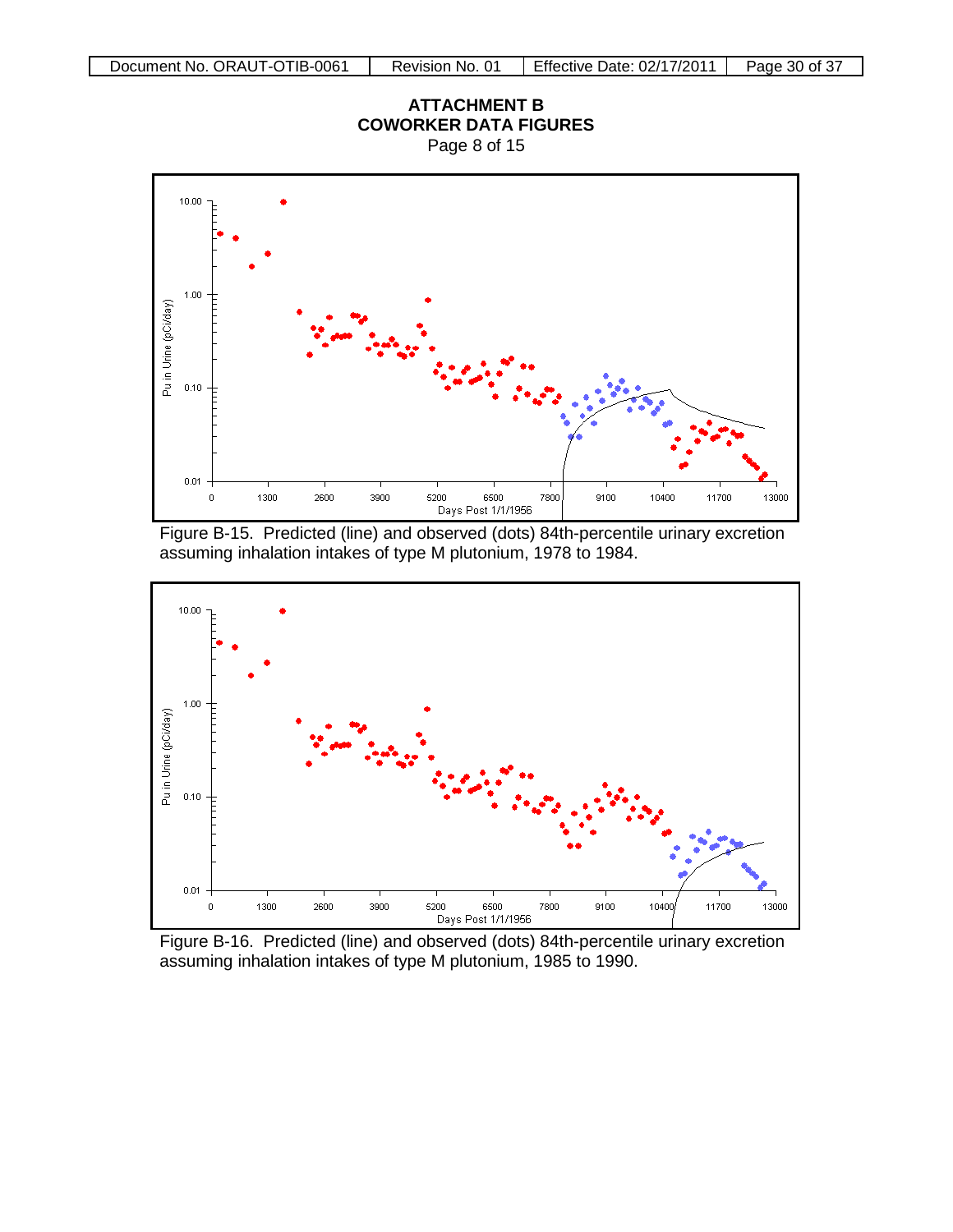

Figure B-17. Predicted (line) and observed (dots) 84th-percentile urinary excretion assuming inhalation intakes of type M plutonium, 1956 to 1990.



Figure B-18. Predicted (line) and observed (dots) 50th-percentile urinary excretion assuming a single chronic inhalation intake of type S plutonium, 1956 to 1957.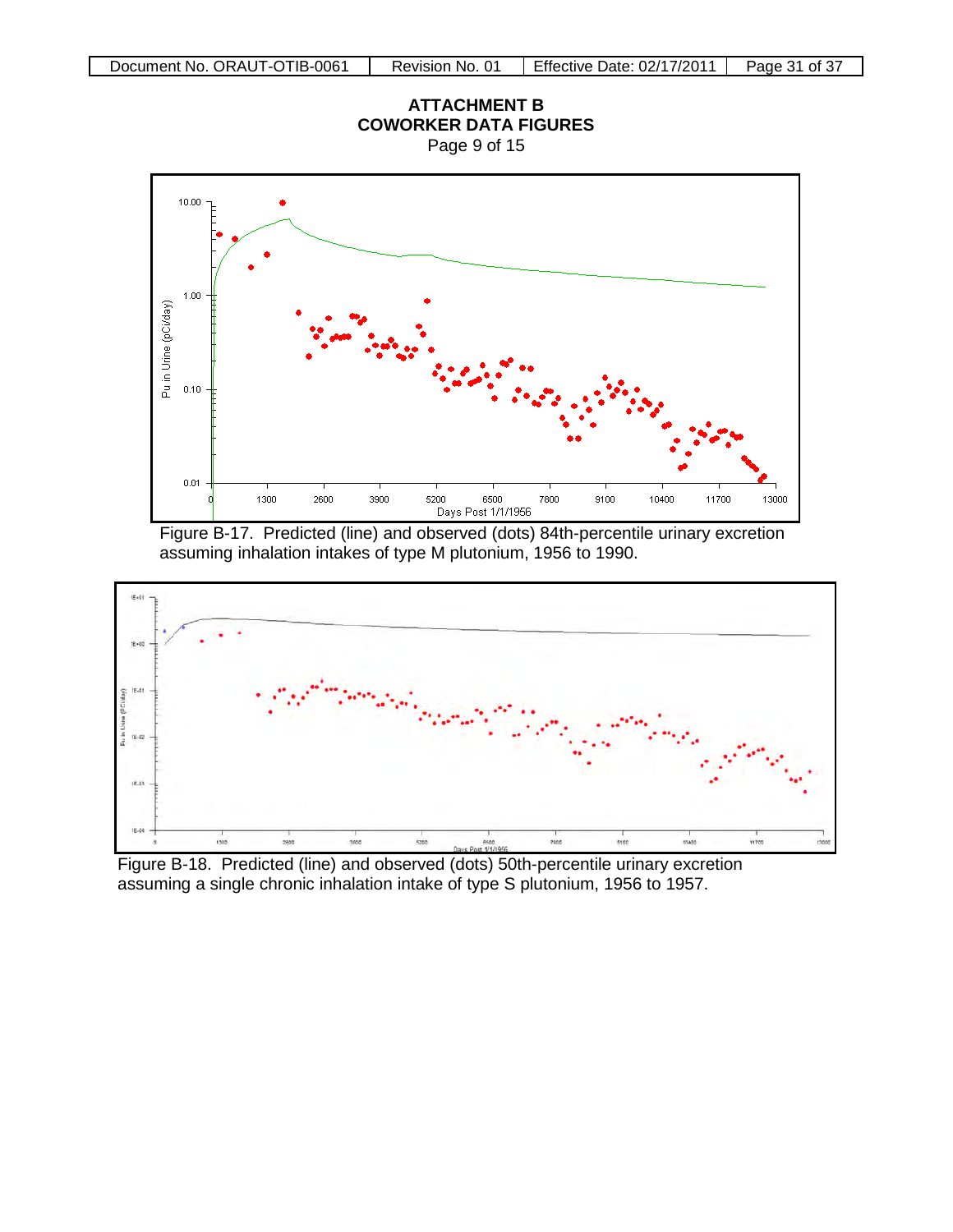Page 10 of 15



Figure B-19. Predicted (line) and observed (dots) 50th-percentile urinary excretion assuming a single chronic inhalation intake of type S plutonium, 1958 to 1960.



Figure B-20. Predicted (line) and observed (dots) 50th-percentile urinary excretion assuming a single chronic inhalation intake of type S plutonium, 1961 to 1969.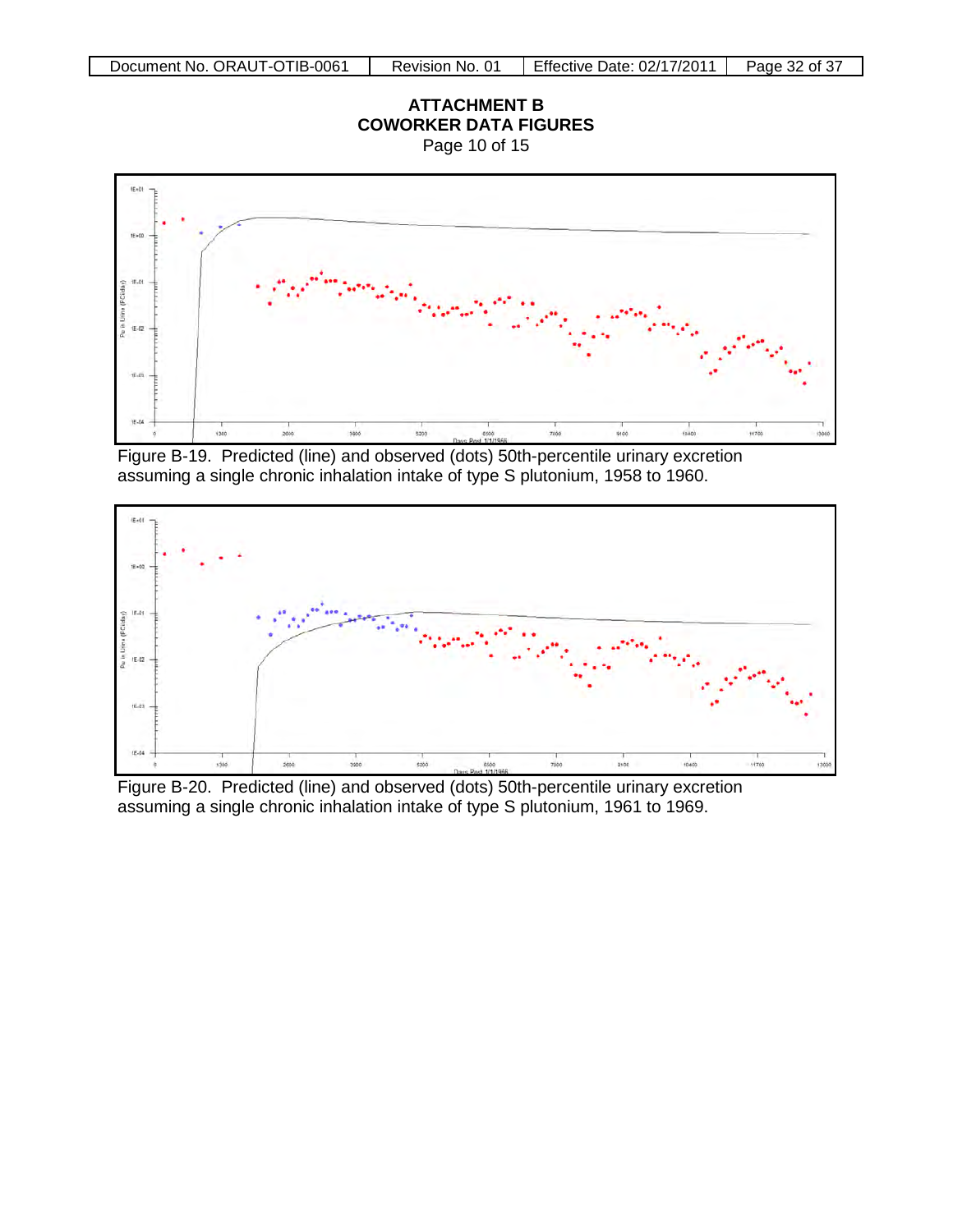Page 11 of 15



Figure B-21. Predicted (line) and observed (dots) 50th-percentile urinary excretion assuming a single chronic inhalation intake of type S plutonium, 1970 to 1984.



Figure B-22. Predicted (line) and observed (dots) 50th-percentile urinary excretion assuming a single chronic inhalation intake of type S plutonium, 1985 to 1990.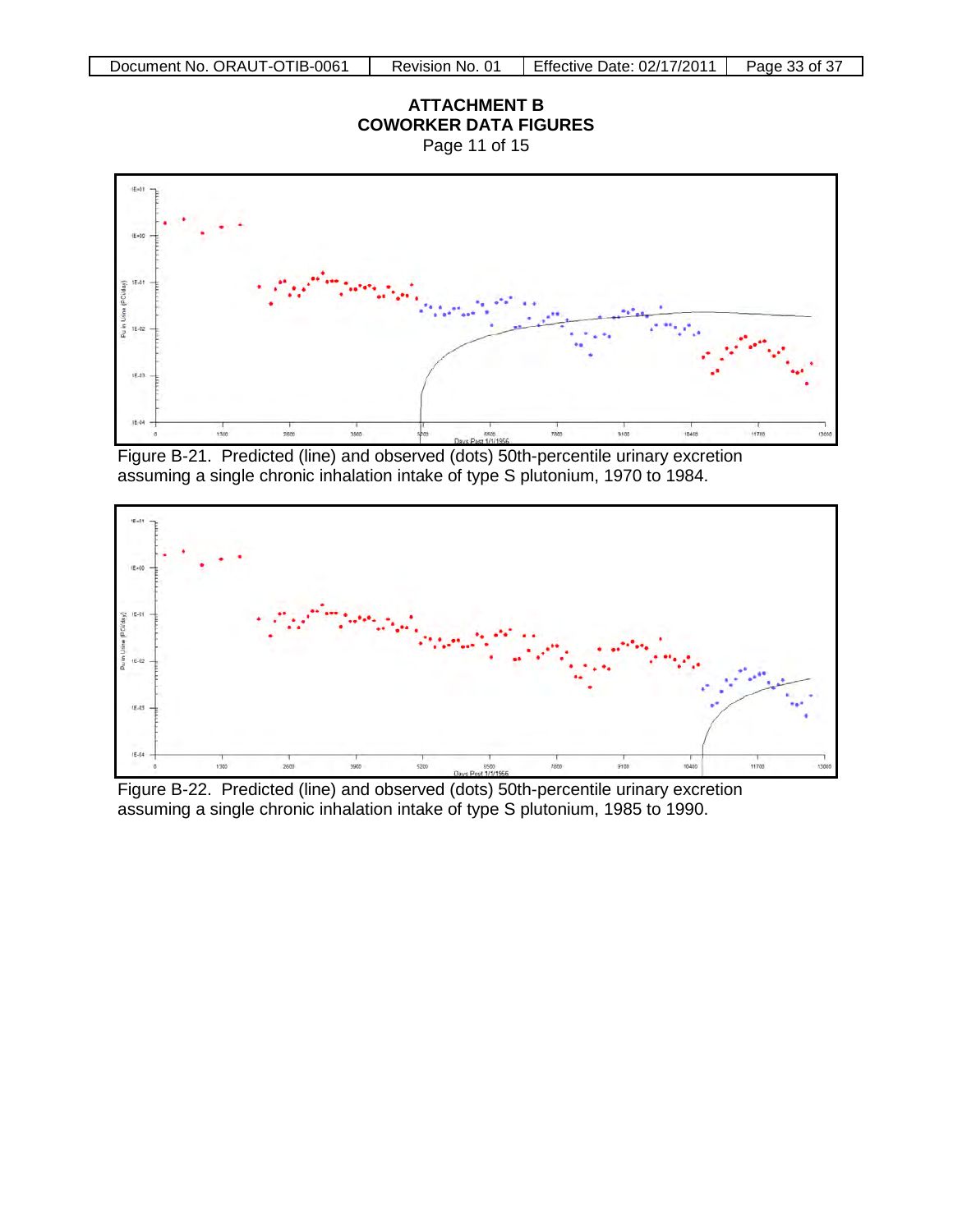



Figure B-23. Predicted (line) and observed (dots) 50th-percentile urinary excretion assuming a single chronic inhalation intake of type S plutonium, 1956 to 1990.



Figure B-24. Predicted (line) and observed (dots) 84th-percentile urinary excretion assuming a single chronic inhalation intake of type S plutonium, 1956 to 1957.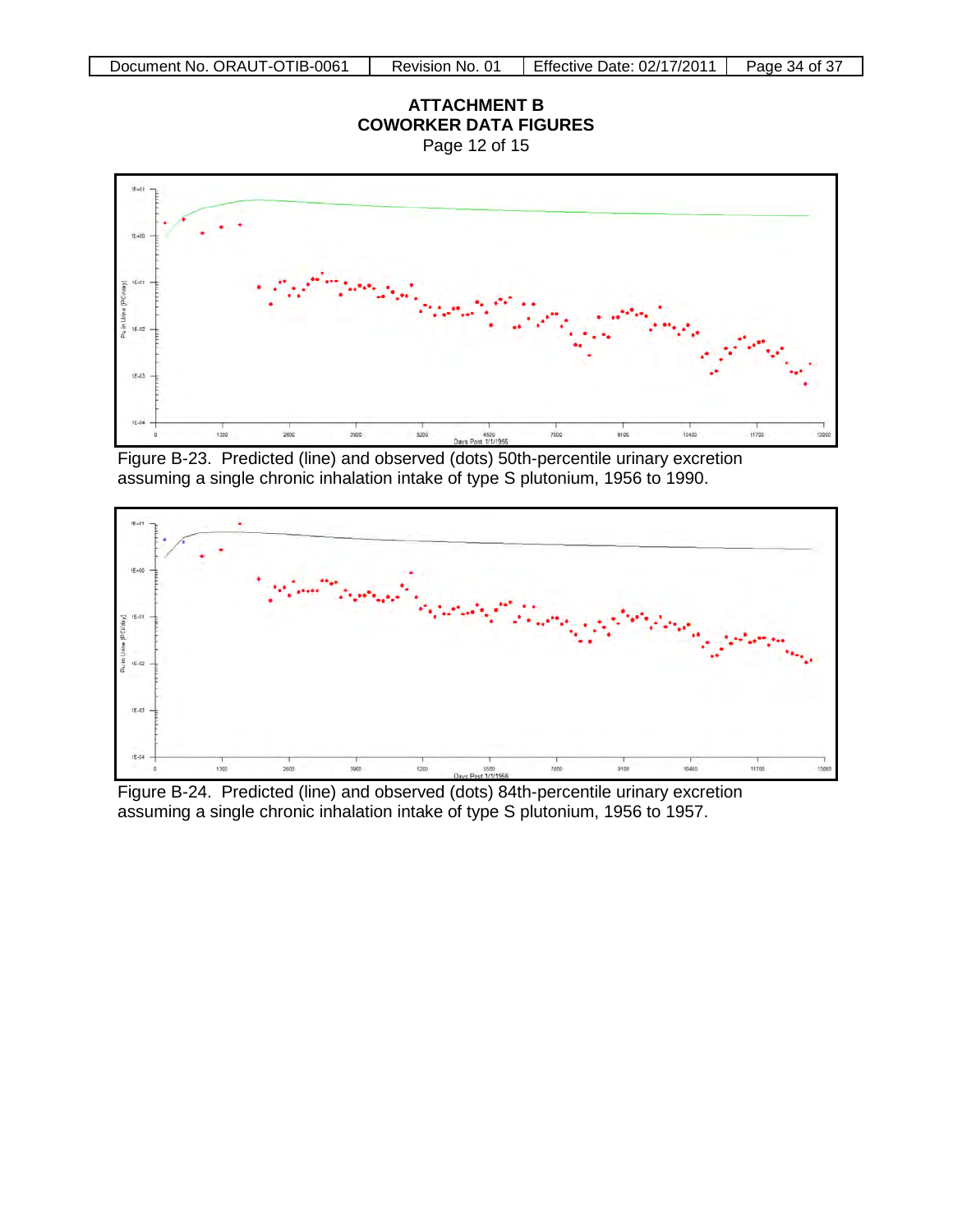

Figure B-25. Predicted (line) and observed (dots) 84th-percentile urinary excretion assuming a single chronic inhalation intake of type S plutonium, 1958 to 1960.



Figure B-26. Predicted (line) and observed (dots) 84th-percentile urinary excretion assuming a single chronic inhalation intake of type S plutonium, 1961 to 1969.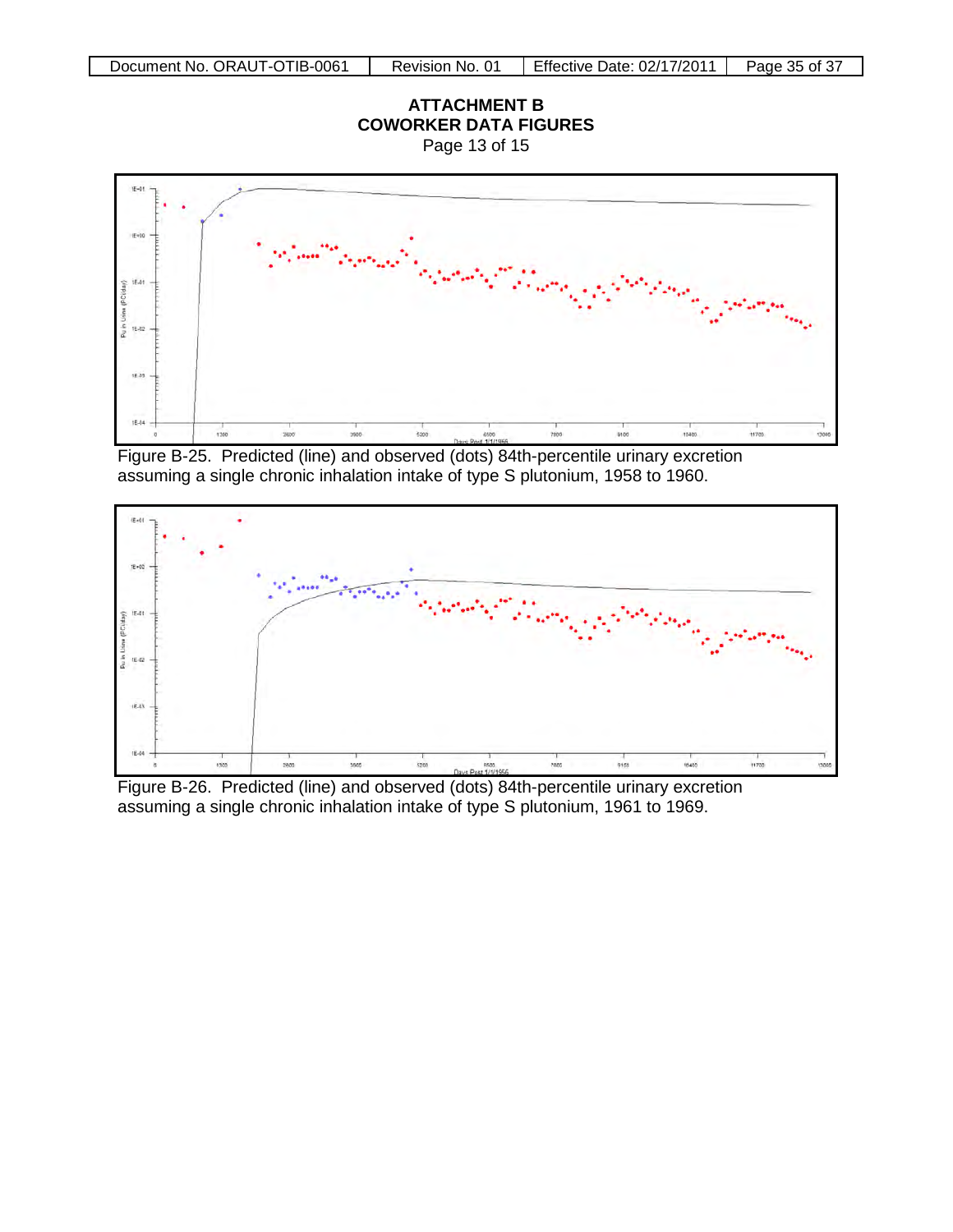

Page 14 of 15



Figure B-27. Predicted (line) and observed (dots) 84th-percentile urinary excretion assuming a single chronic inhalation intake of type S plutonium, 1970 to 1984.



Figure B-28. Predicted (line) and observed (dots) 84th-percentile urinary excretion assuming a single chronic inhalation intake of type S plutonium, 1985 to 1990.